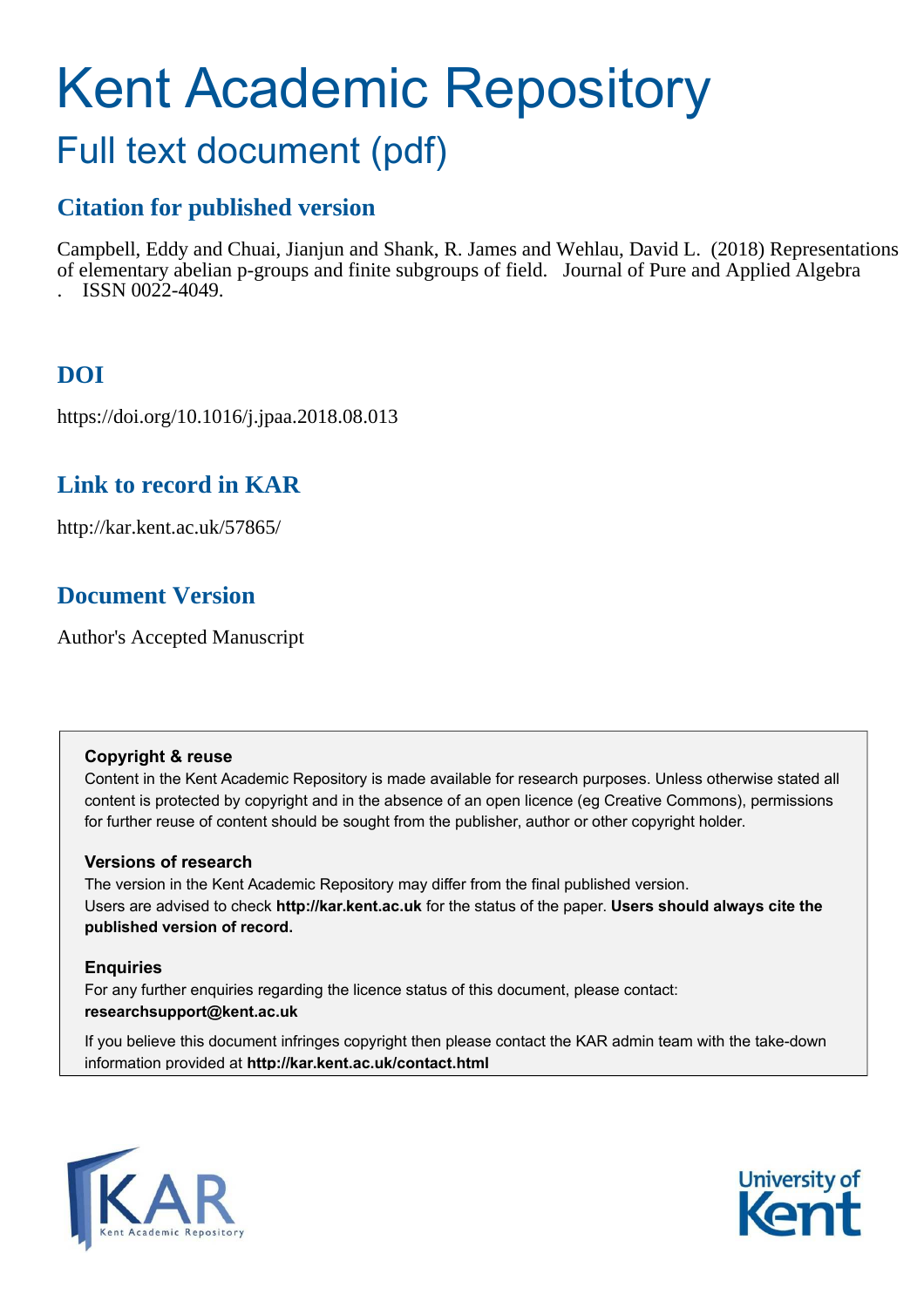#### REPRESENTATIONS OF ELEMENTARY ABELIAN p-GROUPS AND FINITE SUBGROUPS OF FIELDS

H.E.A. CAMPBELL, J. CHUAI, R.J. SHANK, AND D.L. WEHLAU

ABSTRACT. Suppose  $\mathbb F$  is a field of prime characteristic p and E is a finite subgroup of the additive group  $(\mathbb{F}, +)$ . Then E is an elementary abelian p-group. We consider two such subgroups, say  $E$  and  $E'$ , to be equivalent if there is an  $\alpha \in \mathbb{F}^\times := \mathbb{F} \setminus \{0\}$  such that  $E = \alpha E'$ . In this paper we show that rational functions can be used to distinguish equivalence classes of subgroups and, for subgroups of prime rank or rank less than twelve, we give explicit finite sets of *separating invariants*.

#### 1. Introduction

We are interested in parameterising modular representations of elementary abelian p-groups with a view to computing the associated rings of invariants in a systematic way; this programme was initiated in [3] and continued in [6]. We note that, with a few rare exceptions, the modular representation theory of an elementary abelian  $p$ -group is wild; see, for example, [1]. However, for fixed dimension, it is possible to parameterise the representations. In Section 2 of [3], the authors compute the rings of invariants for the two dimensional modular representations of elementary abelian p-groups. Every such representation is determined, up to group automorphism, by a finite subgroup of the field and two such representations are equivalent if and only if the corresponding subgroups are in the same orbit under the action of the multiplicative group. More precisely, suppose  $\mathbb F$  is a field of prime characteristic p and E is a finite subgroup of the additive group  $(\mathbb{F}, +)$ . Then E is an elementary abelian p-group. We consider two such subgroups, say  $E$  and  $E'$ , to be equivalent if there is an  $\alpha \in \mathbb{F}^\times := \mathbb{F} \setminus \{0\}$  such that  $E = \alpha E'$ . We will show that rational functions can be used to distinguish equivalence classes of subgroups and, for subgroups of prime rank or rank less than twelve, we give explicit finite sets of separating invariants.

A point  $\underline{c} = (c_1, \ldots, c_r) \in \mathbb{F}^r$  determines a finite subgroup

 $E = \mathrm{Span}_{\mathbb{F}_p} \{c_1, \ldots, c_r\}.$ 

The rank of E is r if and only if  $d_{r,r}(\underline{c}) \neq 0$ , where  $d_{r,r}$  is the top Dickson invariant, see Section 2 below for details. Two points determine the same subgroup if they lie in a common  $GL_r(\mathbb{F}_p)$ -orbit. Thus equivalence classes

*Date*: July 30, 2018.

<sup>1991</sup> *Mathematics Subject Classification.* 13A50.

This research was funded in part by NSERC and the University of New Brunswick.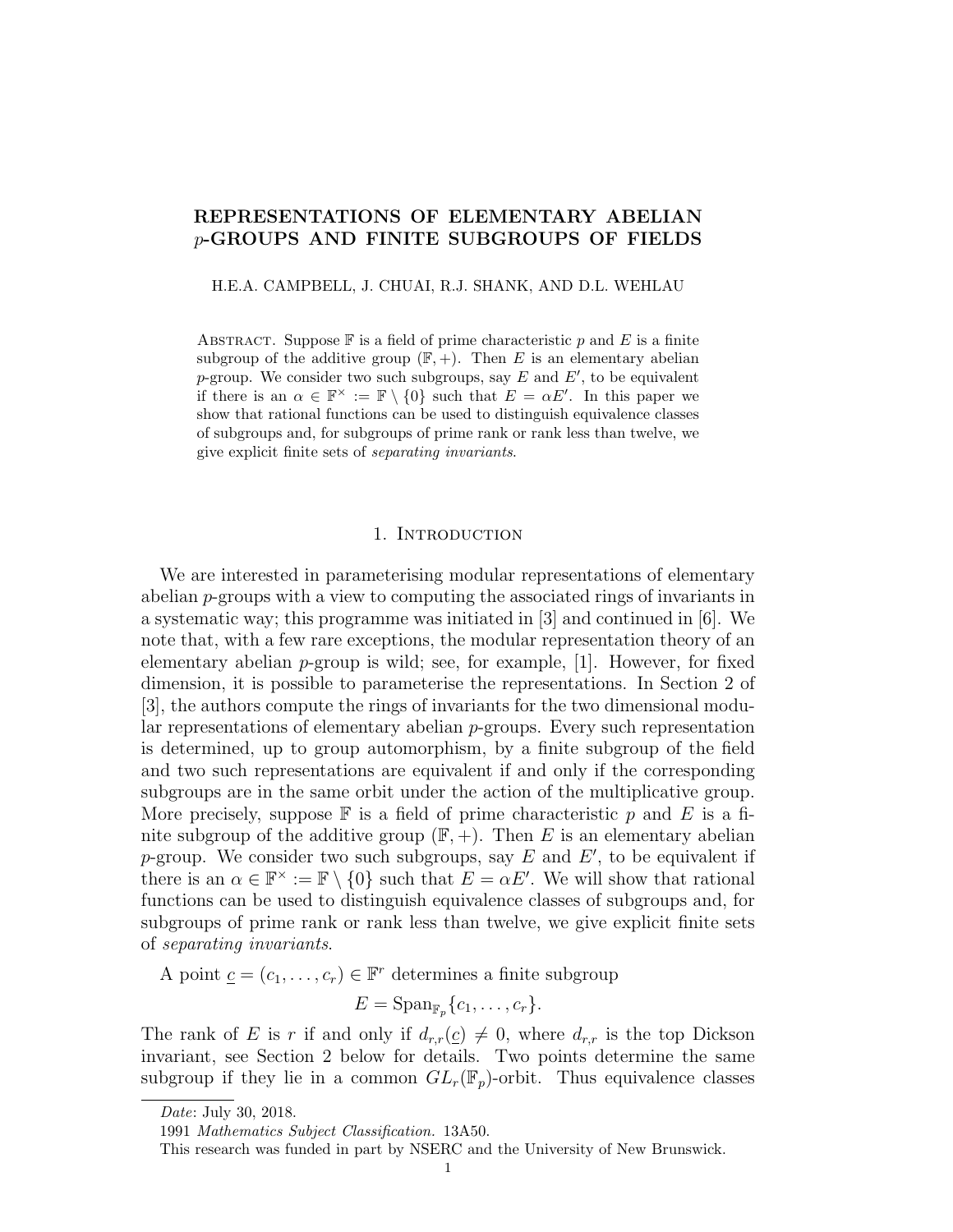of rank r subgroups correspond to points in the orbit space  $GL_r(\mathbb{F}_p)\backslash \mathbb{F}^r/\mathbb{F}^\times$ with  $d_{rr}(c) \neq 0$ . We think of this variety as essentially a moduli space for the faithful two dimensional representations of a rank  $r$  elementary abelian p-group. However, since we only detect representations up to group automorphism, it may be more appropriate to think of the variety as parameterising the associated rings of invariants.

In Section 2, we review motivation and notation. We observe that rational functions in the Dickson invariants can be used to separate those orbits with  $d_{r,r} \neq 0$ . A careful analysis of the rank two case suggests that there are special orbits with additional structure; Section 3 is devoted to an investigation of this structure, including the assignment of a partition to each orbit.

In Section 4, we assume  $\mathbb F$  is algebraically closed and construct explicit finite sets of separating invariants for the orbits for groups of prime rank or of rank less than twelve. These separating invariants are monomials in  $\mathbb{F}[d_{1,r},\ldots,d_{r-1,r},d_{r,r}^{-1}]^{\mathbb{F}^{\times}}$ .

In Section 5, we consider groups of rank three. We give a generating set for the ring of invariants  $\mathbb{F}[d_{1,3}, d_{2,3}, d_{3,3}]^{\mathbb{F}^{\times}}$  and use these invariants to determine the partition associated to each orbit. Section 6 contains the analogous analysis for groups of rank four.

In Section 7, we construct a generating set for  $\mathbb{F}[d_{1,5}, d_{2,5}, d_{3,5}, d_{4,5}, d_{5,5}]^{\mathbb{F}^{\times}}$ . This involves finding the primitive non-negative integer solutions to the equation

$$
a_1p^4 + a_2p^3\left(\frac{p^2-1}{p-1}\right) + a_3p^2\left(\frac{p^3-1}{p-1}\right) + a_4p\left(\frac{p^4-1}{p-1}\right) = a_5\left(\frac{p^5-1}{p-1}\right).
$$

In Section 8, we make some progress towards determining the partitions associated to the orbits of rank five subgroups and conclude with some conjectures on this problem.

#### 2. Preliminaries

We start with a review of Section 2 of [3]. Define a group homomorphism  $\rho : (\mathbb{F}, +) \to GL_2(\mathbb{F})$  by

$$
\rho(c) := \left[ \begin{array}{cc} 1 & c \\ 0 & 1 \end{array} \right].
$$

The restriction of  $\rho$  to a finite subgroup E gives a two dimensional representation of E. If E and E' are finite subgroups of  $(\mathbb{F}, +)$ , then  $\rho(E)$  and  $\rho(E')$ are conjugate if and only if there exists  $\alpha \in \mathbb{F}^{\times}$  with  $E = \alpha E'$ .

There is a left action of  $GL_2(\mathbb{F})$  on the polynomial ring  $\mathbb{F}[x, y]$  defined by taking  $x = [0 1]$  and  $y = [1 0]$ . For a finite subgroup  $E \subset \mathbb{F}$ , define

$$
\mathbb F[x,y]^E:=\{f\in\mathbb F[x,y]\mid f\cdot \rho(c)=f,\,\forall c\in E\}.
$$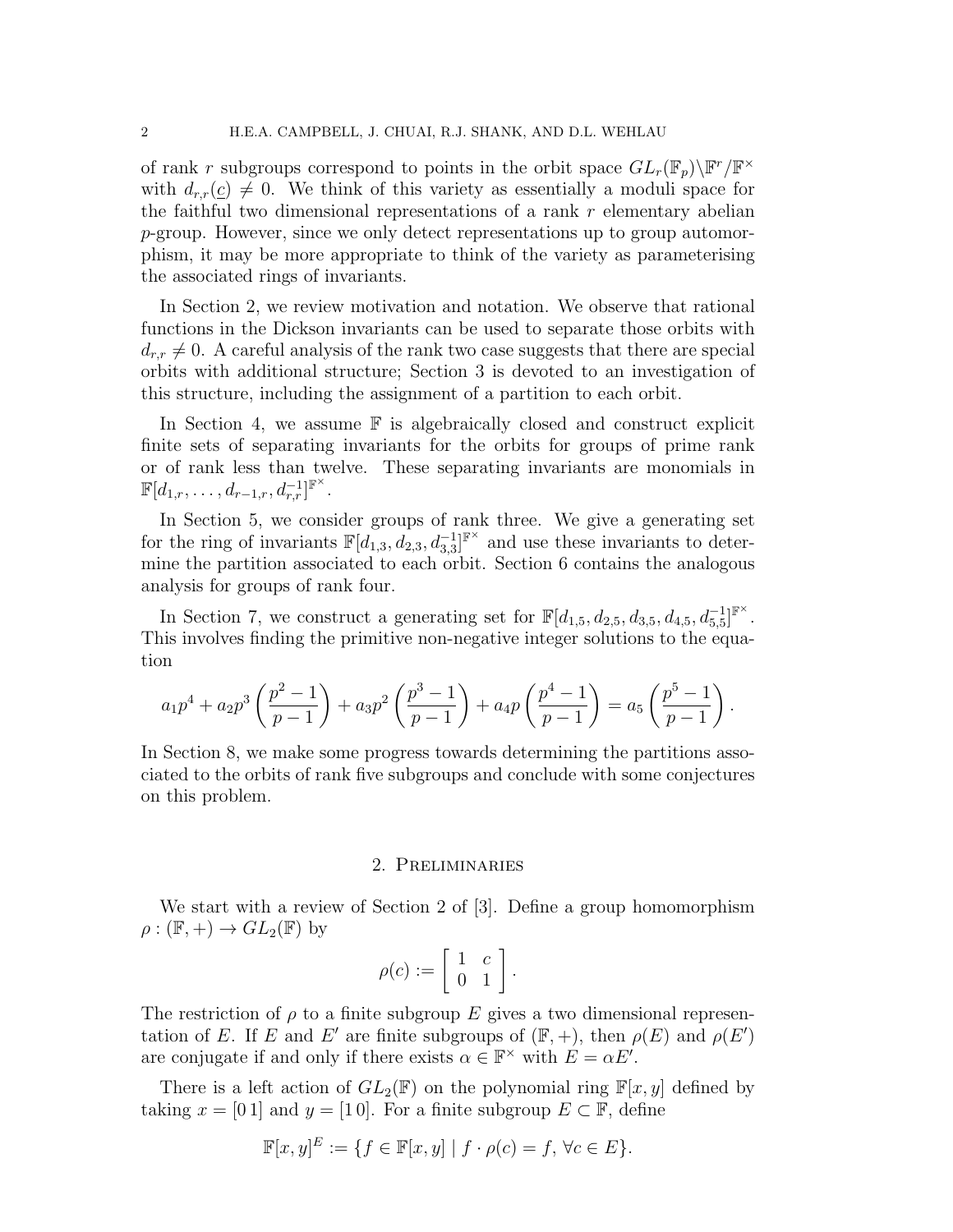Clearly  $x \in \mathbb{F}[x, y]^E$ . A second invariant is given by

$$
N_E(x, y) := \prod_{c \in E} y \cdot \rho(c) = \prod_{c \in E} (y + cx).
$$

If the rank of E is r, then using the graded reverse lexicographic order with  $y >$ x, the leading term of  $N_E(x, y)$  is  $y^{p^r}$ . Thus  $\{x, N_E(x, y)\}\$ is a homogeneous system of parameters for  $\mathbb{F}[x,y]^E$  with  $\deg(x) \deg(N_E(x,y)) = |E|$ . Hence applying [4, 3.7.5] gives  $\mathbb{F}[x,y]^{\tilde{E}} = \mathbb{F}[x,N_E(x,y)]$ . Define

$$
F_E(t) := \prod_{c \in E} (t - c) \in \mathbb{F}[t].
$$

Thus  $F_E(t)$  is the monic polynomial in t whose roots are the elements of E. Observe that  $F_E(t) = N_E(1, t)$  and  $N_E(x, y) = x^{|E|} F_E(y/x)$ . Furthermore, for  $\alpha \in \mathbb{F}^{\times}$ , we have  $F_{\alpha E}(t) = \alpha^{|E|} F_E(t/\alpha)$ .

If  $\{x_1, \ldots, x_r\}$  is a basis for  $(\mathbb{F}_p^r)^*$  then

$$
D_r(t) := \prod_{u \in (\mathbb{F}_p^r)^*} (t - u) \in \mathbb{F}_p[x_1, \dots, x_r]^{GL_r(\mathbb{F}_p)}[t].
$$

It is well-known that  $D_r(t) = t^{p^r} + \sum_{i=0}^{r-1} d_{r-i,r} t^{p^i}$ , where the  $d_{j,r}$  are the Dickson invariants, and

$$
\mathbb{F}_p[x_1,\ldots,x_r]^{GL_r(\mathbb{F}_p)} = \mathbb{F}_p[d_{1,r},\ldots,d_{r,r}]
$$

(see, for example, [7]). Using the inclusion  $\mathbb{F}_p \subset \mathbb{F}$ , we can interpret elements of  $\mathbb{F}_p[x_1,\ldots,x_r]$  as polynomial functions on  $\mathbb{F}^r$ . If  $\{c_1,\ldots,c_r\} \subset \mathbb{F}$  is an  $\mathbb{F}_p$ basis for E, then  $d_{i,r}(c_1,\ldots,c_r) \in \mathbb{F}$ . Since  $d_{i,r} \in \mathbb{F}_p[x_1,\ldots,x_r]^{GL_r(\mathbb{F}_p)}$ , the result is independent of the choice of basis for E and so it makes sense to define  $d_{i,r}(E) := d_{i,r}(c_1,\ldots,c_r)$ . Since evaluating the coefficients of  $D_r(t)$  at a basis for E gives  $F_E(t)$ , we have the following.

Proposition 2.1.  $N_E(x, y) = y^{p^r} + \sum_{i=0}^{r-1} d_{r-i,r}(E) y^{p^i} x^{p^r - p^i}$ .

Note that, since  $d_{r,r}(b_1,\ldots,b_r)$  is the product of the  $\mathbb{F}_p$ -linear combinations of  $\{b_1, \ldots, b_r\}$ , we have  $\text{rank}(\text{Span}_{\mathbb{F}_p}\{b_1, \ldots, b_r\}) = r$  if and only if  $d_{r,r}(b_1, \ldots, b_r) \neq 0.$ 

Our goal is to use rational functions to distinguish equivalence classes of finite subgroups. A point  $(c_1, \ldots, c_r) \in \mathbb{F}^r$  determines a finite subgroup  $E =$  $\operatorname{Span}_{\mathbb{F}_p}\{c_1,\ldots,c_r\}$ . The rank of E is r if and only if  $d_{r,r}(E) \neq 0$ . Two points determine the same subgroup if they lie in a common  $GL_r(\mathbb{F}_p)$ -orbit. Thus equivalence classes of rank r subgroups correspond to points in the orbit space  $GL_r(\mathbb{F}_p)\backslash \mathbb{F}^r/\mathbb{F}^\times$  with  $d_{r,r}(c_1,\ldots,c_r)\neq 0$ . Rather than working with the Zariski open set  $d_{r,r} \neq 0$ , it is convenient to introduce a formal inverse for  $d_{r,r}$ , say t, and study the resulting Zariski closed set  $d_{r,r}t = 1$ . Since  $d_{i,r}$  is homogeneous of degree  $p^r - p^{r-i}$ , for  $\alpha \in \mathbb{F}^\times$  we have  $d_{i,r}(\alpha E) =$  $\alpha^{p^r-p^{r-i}}d_{i,r}(E)$ . Thus  $\mathbb{F}^\times$  acts on  $d_{i,r}$  with weight  $p^r-p^{r-i}$ . To ensure that the equation  $d_{r,r}t = 1$  is isobaric with weight zero, we assign weight  $1 - p^r$  to t. This defines an action of  $\mathbb{F}^\times$  on  $\mathbb{F}[d_{1,r},\ldots,d_{r,r},t]$ .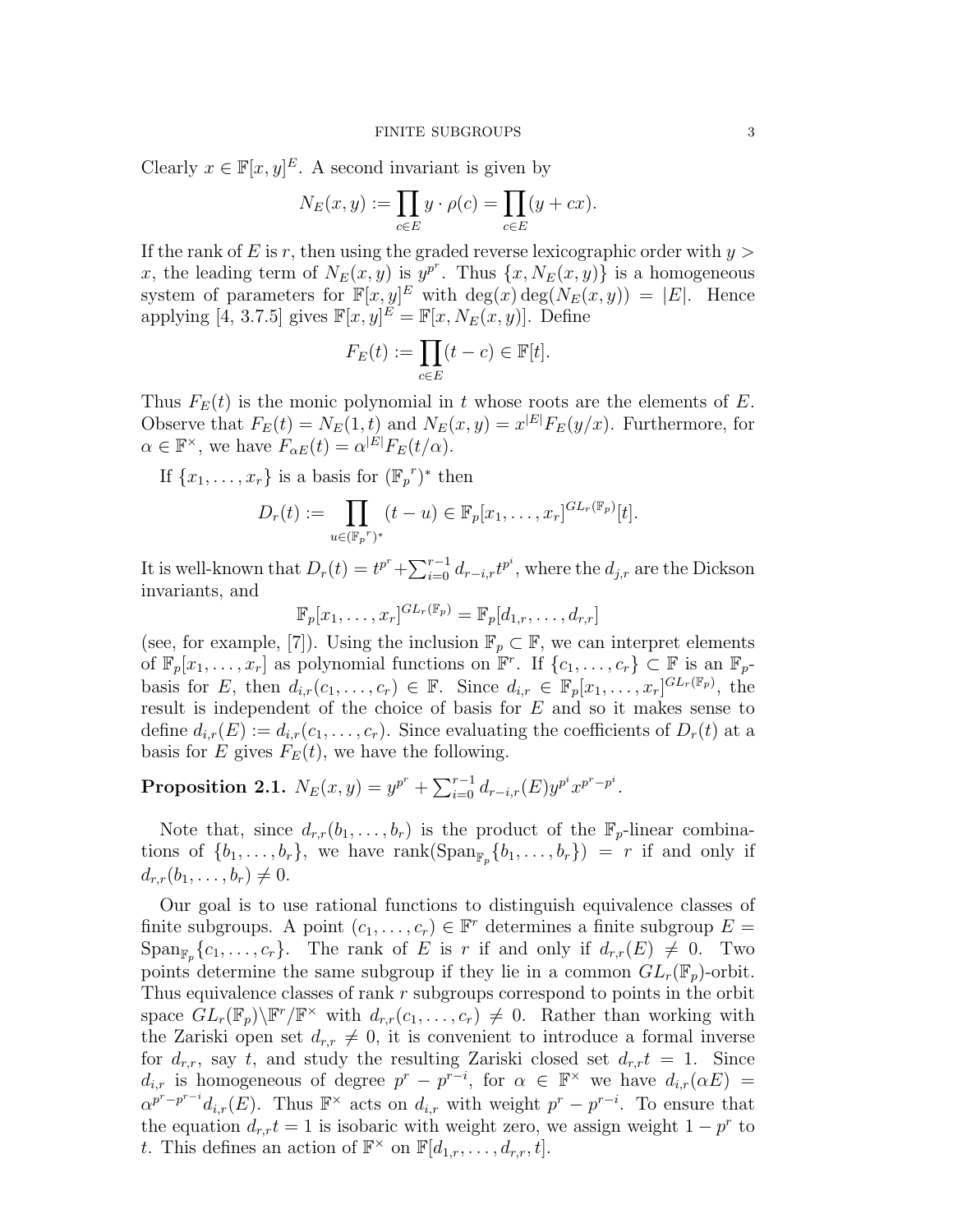**Proposition 2.2.** Suppose  $\mathbb F$  is algebraically closed. Then the polynomial functions  $\mathbb{F}[d_{1,r},\ldots,d_{r,r},t]^{\mathbb{F}^{\times}}$  separate the orbits satisfying  $d_{r,r}t = 1$ . Furthermore,  $\mathbb{F}[d_{1,r},\ldots,d_{r,r},t]^{\mathbb{F}^{\times}}$  is generated by  $d_{r,r}t$  and a finite set of monomials in  $\mathbb{F}[d_{1,r}, \ldots, d_{r-1,r}, t]$ . Thus equivalence classes of rank r subgroups are distinguished by a finite set of rational functions given by monomials in  $\mathbb{F}[d_{1,r},\ldots,d_{r-1,r},d_{r,r}^{-1}].$ 

*Proof.* The multiplicative group  $\mathbb{F}^{\times}$  is linearly reductive (see, for example [4, Theorem 2.2.19]). Therefore the ring of invariants is finitely generated and the invariants separate closed orbits. For an  $\mathbb{F}^{\times}$ -action, if an orbit is not closed then the closure includes one additional point. This point must be a closed orbit and hence a fixed point. For the given action, the only fixed point is the the zero vector. Thus the invariants separate the orbits satisfying  $d_{r,r}t = 1$ . Since the action is diagonal, the invariants are generated by a set of monomials. Note that the weight of  $d_{i,r}$  for  $i = 1, \ldots, r$  is positive. Thus every monomial of positive degree and weight zero involves a positive power of  $t$ .

**Definition 2.3.** For a finite subgroup of rank r, the following  $\mathbb{F}^{\times}$ -invariant rational functions are well-defined:

$$
v_1 := \frac{d_{1,r}^{(p^r-1)/(p-1)}}{d_{r,r}^{p^{r-1}}} \text{ and } v_{1j} := \frac{d_{j,r}d_{1,r}^{p(p^{r-j}-1)/(p-1)}}{d_{r,r}^{p^{r-j}}}
$$

for  $j \in \{2, \ldots, r-1\}.$ 

Groups of Rank 2. Subgroups of rank 2 provide an instructive special case. The group  $\mathbb{F}^\times$  acts on  $d_{1,2}$  with weight  $p^2 - p$ ,  $d_{2,2}$  with weight  $p^2 - 1$  and t with with weight  $1 - p^2$ . It is clear that

$$
\mathbb{F}[d_{1,2}, d_{2,2}, t]^{\mathbb{F}^{\times}} = \mathbb{F}[d_{1,2}^{p+1}t^p, d_{2,2}t].
$$

The groups of rank 2 correspond to orbits with  $d_{2,2}t = 1$  and the orbits of rank 2 subgroups are separated by the rational function  $v_1 = d_{1,2}^{p+1}$  $_{1,2}^{p+1}/d_{2,2}^p$ . Note that  $v_1 = v_1(x, y)$  is a rational function of x, y and  $v_1(a, b)$  is defined whenever  ${a, b}$  is linearly independent over  $\mathbb{F}_p$ . If V is a rank 2 subgroup of  $\mathbb F$  then we will write  $v_1(V) := d_{1,2}^{p+1}$  $_{1,2}^{p+1}(V)/d_{2,2}^p(V).$ 

In 1911, Dickson [5] showed that  $d_{1,2}(x,y) = -\prod_{(a,b)\in\Omega} ax^2 + bxy + y^2$  where the product is over all  $a, b \in \mathbb{F}_p$  such that  $z^2 + bz + a$  is an irreducible quadratic in  $\mathbb{F}_p[z]$ . Thus  $d_{1,2}(1,\gamma) = 0$  if and only if  $\gamma$  satisfies an irreducible quadratic over  $\mathbb{F}_p$ . In this case,  $\text{Span}_{\mathbb{F}_p}\{1,\gamma\} = \mathbb{F}_{p^2}$ . More generally if  $\alpha \neq 0$  then  $d_{1,2}(\alpha,\beta) = \alpha^{p^2-p}d_{1,2}(1,\beta/\alpha) = 0$  if and only if  $\beta/\alpha$  satisfies an irreducible quadratic over  $\mathbb{F}_p$ . If  $\{\alpha, \beta\}$  is any  $\mathbb{F}_p$ -basis of V then  $\{1, \beta/\alpha\}$  is a basis of  $\alpha^{-1} \cdot V$ . Thus  $v_1(V) = 0$  if and only if  $v_1(\alpha^{-1} \cdot V) = 0$  if and only if  $d_{1,2}(1,\beta/\alpha) = 0$  if and only if  $\alpha^{-1} \cdot V = \mathbb{F}_{p^2}$ . In other words, the  $\mathbb{F}^{\times}$ -orbit determined by  $v_1(V) = 0$  consists of the dilations of  $\mathbb{F}_{p^2} \subset \mathbb{F}$ . This example suggests that some finite subgroups possess additional structure.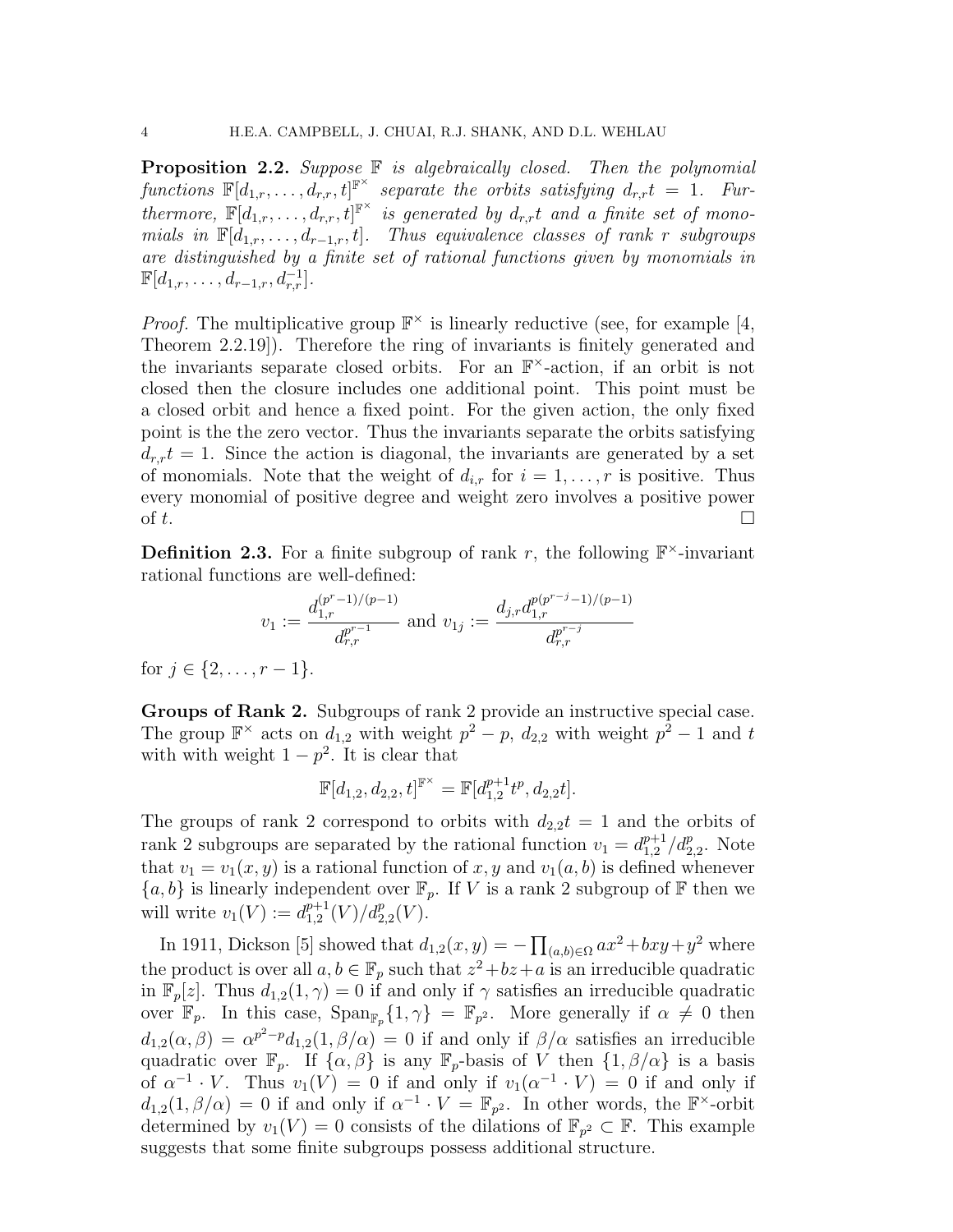#### FINITE SUBGROUPS 5

#### 3. The Structure of a Subgroup

For a finite subgroup  $E \subset (\mathbb{F}, +)$ , define the stabiliser

$$
Stab_{\mathbb{F}^\times}(E) := \{ \alpha \in \mathbb{F}^\times \mid \alpha E = E \}.
$$

**Proposition 3.1.** Suppose E a is a finite subgroup of  $\mathbb{F}$  of rank r. Then  $\operatorname{Stab}_{\mathbb{F}^{\times}}(E) = \mathbb{F}_q^{\times}$  for some finite subfield  $\mathbb{F}_q \subseteq \mathbb{F}$  with  $q \leq p^r$ . Furthermore, E is a vector space over  $\mathbb{F}_{p^s}$  if and only if  $\mathbb{F}_{p^s} \subseteq \mathbb{F}_q$ .

*Proof.* Clearly  $\text{Stab}_{\mathbb{F}^{\times}}(E)$  is closed under multiplication and contains 1. Define  $L := \text{Stab}_{\mathbb{F}^\times}(E) \cup \{0\}.$  For  $\alpha_1, \alpha_2 \in L$  and  $\gamma \in E$ ,

$$
(\alpha_1 + \alpha_2)\gamma = \alpha_1\gamma + \alpha_2\gamma \in E.
$$

Thus L is a subfield of F. Choose  $\gamma \in E \setminus \{0\}$ . Then  $1 \in \gamma^{-1}E$  and  $\text{Stab}_{\mathbb{F}^\times}(\gamma^{-1}E) = \text{Stab}_{\mathbb{F}^\times}(E)$ . Therefore  $L \subseteq \gamma^{-1}E$ ,  $q := |L| \leq |E| = p^r$ and E is a vector space over  $L = \mathbb{F}_q$ . Furthermore, if E is a vector space over  $\mathbb{F}_{p^s}$ , then  $\mathbb{F}_{p^s}^{\times} \subseteq$  Stab<sub>F</sub> $\times$  (E) =  $\mathbb{F}_q^{\times}$ . <sup>1</sup>. — № — № — № — № — № — № — № —

**Theorem 3.2.** Suppose  $q = p^s$  and  $\mathbb{F}_q \subset \mathbb{F}$ . Further suppose that E is a finite subgroup of  $\mathbb F$  of rank  $r = ms$  for some integer m. Then E is a vector space over  $\mathbb{F}_q$  if and only if  $d_{i,r}(E) = 0$  for all i not congruent to zero modulo s.

*Proof.* Denote  $\hom_{\mathbb{F}_q}(\mathbb{F}_q^m, \mathbb{F}_q)$  by  $(\mathbb{F}_q^m)^*$ , choose a basis  $\{y_1, \ldots, y_m\}$  for  $(\mathbb{F}_q^m)^*$ and define

$$
D_{m,q}(t) := \prod_{u \in (\mathbb{F}_q^m)^*} (t-u) \in \mathbb{F}_q[y_1,\ldots,y_m]^{GL_m(\mathbb{F}_q)}[t].
$$

The coefficients of  $D_{m,q}(t)$  are the Dickson invariants over the field  $\mathbb{F}_q$ . Thus  $D_{m,q}(t) = t^{q^m} + \sum_{j=0}^{m-1} d_{m-j,m}^{(q)} t^{q^j}.$ 

Suppose E is a vector space over  $\mathbb{F}_q$  with basis  $\{b_1, \ldots, b_m\}$ . Then evaluating the coefficients of  $D_{m,q}(t)$  at  $(b_1,\ldots,b_m)$  gives a monic polynomial in  $\mathbb{F}[t]$  whose roots are the elements of E, in other words, we recover  $F_E(t)$ . We can also construct  $F_E(t)$  by evaluating the coefficients of  $D_r(t)$ . By comparing these constructions, we see that  $d_{r-\ell,r}(E) = 0$  unless  $\ell = js$ . Hence  $d_{i,r}(E) = 0$ unless  $i = js - ms = s(j - m)$ .

Suppose  $d_{i,r}(E) = 0$  for all i not congruent to zero modulo s. We will show that  $\overline{\mathbb{F}}_{p^s} \subseteq \text{Stab}_{\mathbb{F}^\times}(E)$  and, therefore, using Proposition 3.1, E is a vector space over  $\mathbb{F}_{p^s}$ . The polynomial  $d_{i,r}$  is homogeneous of degree  $p^r - p^{r-i} = p^{r-i}(p^i-1)$ . If  $i = sk$  then  $p^{s}-1$  divides  $p^{ks}-1 = p^{i}-1$ . For  $\alpha \in \mathbb{F}_{p^{s}}^{\times}$ , we have  $\alpha^{p^{s}-1} = 1$  and  $d_{ks,r}(\alpha E) = d_{ks,r}(E)$ . Furthermore, if  $d_{i,r}(E) = 0$  then  $d_{i,r}(\alpha E) = 0$ . Thus, if  $d_{i,r}(E) = 0$  for all i not divisible by s, we have  $d_{i,r}(\alpha E) = d_{i,r}(E)$  for all i and all  $\alpha \in \mathbb{F}_{p^s}^{\times}$ . The Dickson invariants separate  $GL_r(\mathbb{F}_p)$ -orbits. Therefore, if  $d_{i,r}(\alpha E) = d_{i,r}(E)$  for all i, then E and  $\alpha E$  are in the same  $GL_r(\mathbb{F}_p)$ -orbit, i.e., if  $\{u_1, ..., u_r\}$  is a basis for E, then  $\{\alpha u_1, ..., \alpha u_r\}$  is also a basis for E. Thus if  $\alpha \in \mathbb{F}_{p^s}^{\times}$  then  $\alpha$  stabilises E.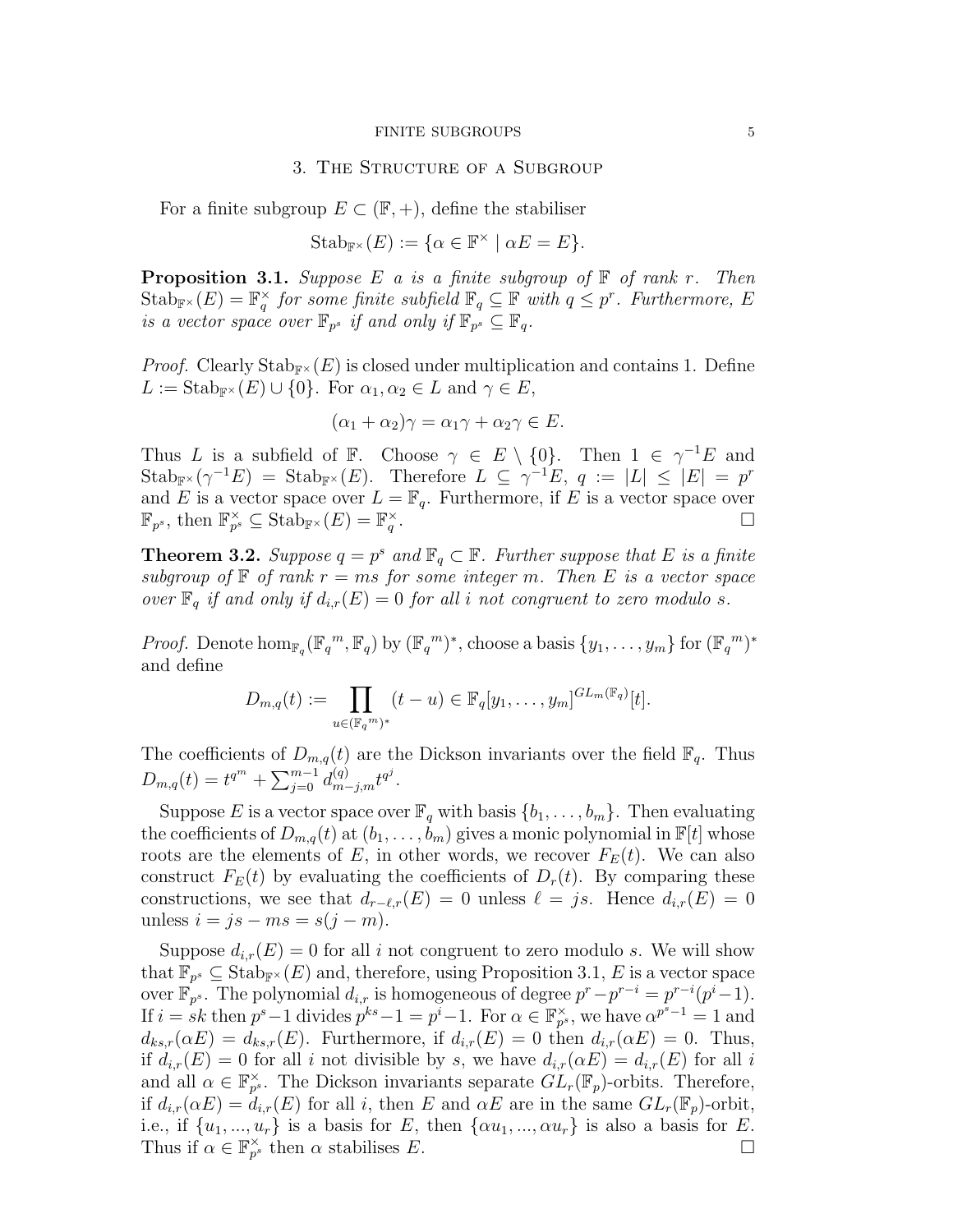Among the subgroups of  $(\mathbb{F}, +)$ , we distinguish the dilations of finite fields:  $V_{\alpha,r} := \alpha \cdot \mathbb{F}_{p^r}$  where  $\alpha \in \mathbb{F}^\times$  and r is a positive integer. Any finite subgroup  $V \subseteq (\mathbb{F}, +)$  decomposes as a direct sum

$$
V = \bigoplus_{j=1}^{s} V_{\alpha_j, \lambda_j}
$$

where  $\alpha_j \in \mathbb{F}^\times$  and  $\lambda_j \geq 1$ . For example, if  $\{\alpha_1, \ldots, \alpha_s\}$  is an  $\mathbb{F}_p$ -basis for V then  $V = \bigoplus_{j=1}^s V_{\alpha_j,1}$ . The decomposition is not necessarily unique. If  $r = m \cdot \ell$ , then  $\mathbb{F}_{p^r}$  is an  $\mathbb{F}_{p^{\ell}}$  vector space of dimension m. If  $\{e_1,\ldots,e_m\}$  is an  $\mathbb{F}_{p^{\ell}}$ -basis for  $\mathbb{F}_{p^r}$ , then  $V_{\alpha,r} = \bigoplus_{i=1}^m V_{\alpha e_i,\ell}$ . For each decomposition we define the sequence  $\lambda = (\lambda_1, \lambda_2, \dots, \lambda_s)$ . The sequence is a partition of the integer  $\dim_{\mathbb{F}_p}(V)$ . If we order the sequences lexicographically from the left, then for each  $V$  there is a unique maximal sequence with  $\lambda_1 \geq \lambda_2 \geq \cdots \geq \lambda_s$ . We will denote this sequence by  $\lambda(V)$  and call the sequence the *partition* of V, i.e., the partition of V is the largest, with respect to lex order, of the sequences which correspond to decompositions of V. If V has rank 2, then  $\lambda(V)$  is either (2) or (1, 1) and  $\lambda(V) = (2)$  if and only if  $(d_{1,2}^{p+1})$  $_{1,2}^{p+1}/d_{2,2}^{p}(V) = 0.$ 

Define a function  $\omega_s : \mathbb{F} \to \mathbb{F}$  by  $\omega_s(t) = t^{p^s} - t$ . Then  $\omega_s$  is  $\mathbb{F}_p$ -linear and the kernel of  $\omega_s$  is  $\mathbb{F}_{p^s}$ . Furthermore,  $\omega_s(a) = \omega_s(b)$  if and only if  $a - b \in \mathbb{F}_{p^s}$ . Therefore, if V has rank r and  $V \cap \mathbb{F}_{p^s} = \{0\}$  then  $\omega_s(V)$  is a finite subgroup of rank r. In the following, we use the convention that  $d_{0,r} = 1$  and that  $d_{i,r}(V) = 0$  if  $i < 0$  or  $i > \text{rank}(V)$ .

**Theorem 3.3.** If V is a finite subgroup of rank r and  $V = \mathbf{F}_{p^s} \oplus W$ , where W is a finite subgroup of rank  $\ell = r - s$ , then

$$
d_{i,r}(V) = d_{i,\ell}(\omega_s(W)) - d_{i-s,\ell}(\omega_s(W)).
$$

Proof. Recall that

$$
N_V(x, y) = \sum_{i=0}^{r} d_{r-i,r}(V) y^{p^i} x^{p^r - p^i}.
$$

Furthermore, since the elements of  $\mathbb{F}_{p^s}$  are the roots of  $t^{p^s} - t$ , we have  $N_{\mathbb{F}_{p^s}}(x,y) = y^{p^s} - yx^{p^s-1}$ . Thus  $d_{s,s}(\mathbb{F}_{p^s}) = -1$  and  $d_{i,s}(\mathbb{F}_{p^s}) = 0$  for  $0 < i < s$ .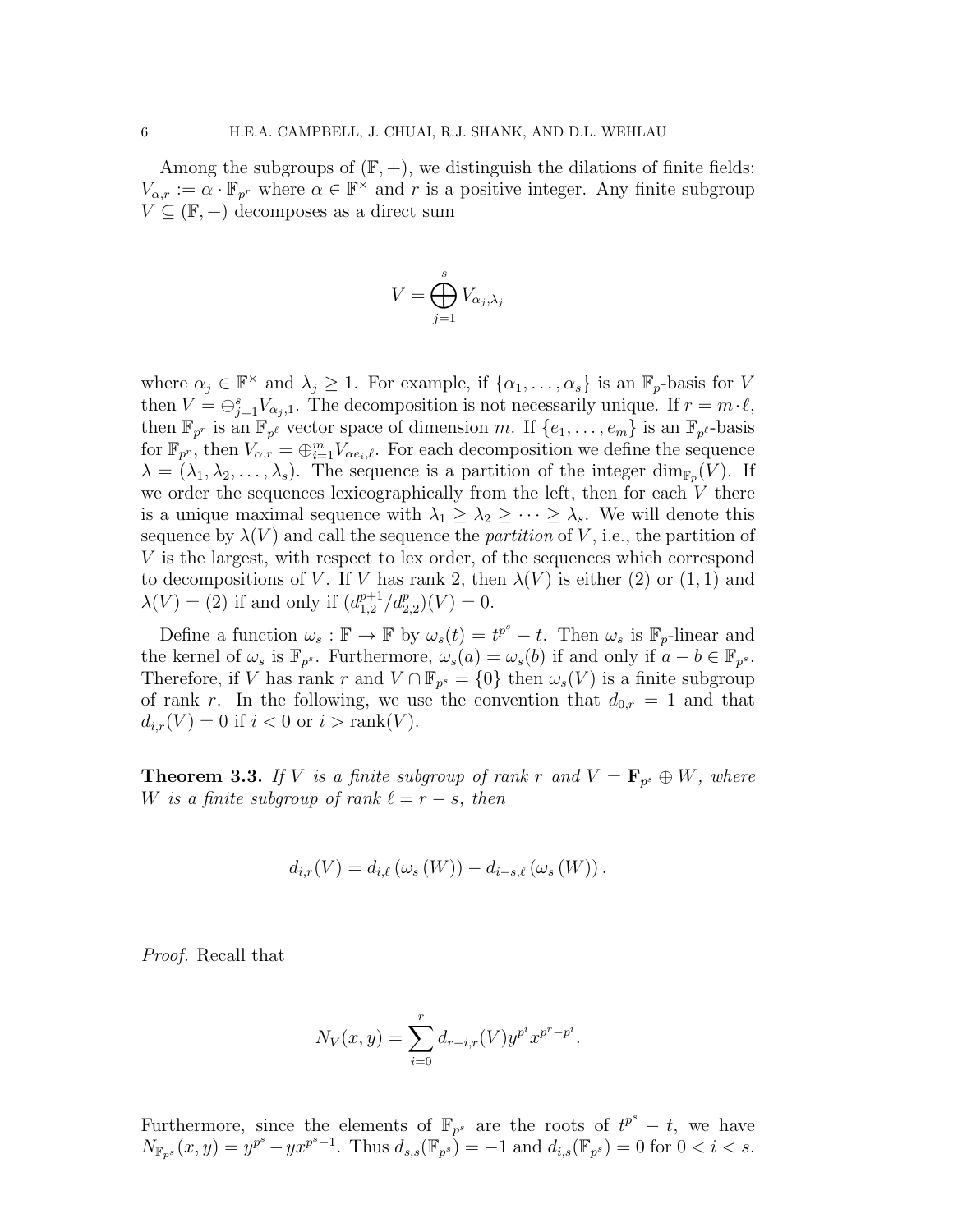Using the decomposition of  $V$ , we get

$$
N_V(x, y) = \prod_{v \in V} (y + vx) = \prod_{a \in \mathbb{F}_{p^s}, b \in W} (y + (a + b)x)
$$
  
\n
$$
= \prod_{b \in W} \left( \prod_{a \in \mathbb{F}_{p^s}} ((y + bx) + ax) \right)
$$
  
\n
$$
= \prod_{b \in W} N_{\mathbb{F}_{p^s}}(x, y + bx) = \prod_{b \in W} ((y + bx)^{p^s} - (y + bx)x^{p^s - 1})
$$
  
\n
$$
= (x^{p^s - 1})^{p^{r-s}} \prod_{b \in W} \left( \left( \frac{y^{p^s}}{x^{p^s - 1}} - y \right) + (b^{p^s} - b)x \right)
$$
  
\n
$$
= (x^{p^s - 1})^{p^{r-s}} N_{\omega_s(W)} \left( x, \frac{y^{p^s}}{x^{p^s - 1}} - y \right).
$$

Since  $N_E(x, y)$  is an  $\mathbb{F}_p$ -linear function of y,

$$
N_V(x, y) = (x^{p^s-1})^{p^{r-s}} \left( N_{\omega_s(W)} \left( x, \frac{y^{p^s}}{x^{p^s-1}} \right) - N_{\omega_s(W)}(x, y) \right)
$$
  
\n
$$
= \left( \sum_{i=0}^{r-s} d_{r-s-i,\ell} \left( \omega_s(W) \right) y^{p^{s+i}} x^{p^r - p^{s+i}} \right) - \left( \sum_{i=0}^{r-s} d_{r-s-i,\ell} \left( \omega_s(W) \right) y^{p^i} x^{p^r - p^i} \right)
$$
  
\n
$$
= \left( \sum_{j=s}^{r} d_{r-j,\ell} \left( \omega_s(W) \right) y^{p^j} x^{p^r - p^j} \right) - \left( \sum_{i=0}^{r-s} d_{r-s-i,\ell} \left( \omega_s(W) \right) y^{p^i} x^{p^r - p^i} \right)
$$
  
\n
$$
= \sum_{k=0}^{r} (d_{r-k,\ell} \left( \omega_s(W) \right) - d_{r-s-k,\ell} \left( \omega_s(W) \right) y^{p^k} x^{p^r - p^k}.
$$

Thus  $d_{i,r}(V) = d_{i,\ell}(\omega_s(W)) - d_{i-s,\ell}(\omega_s(W)).$ 

**Theorem 3.4.** Suppose V is a finite subgroup of rank  $s + 1$  with  $s > 1$ . Then the partition of V is  $(s, 1)$  if and only if  $d_{i,s+1}(V) = 0$  for  $1 < i < s$  and

$$
\left(\frac{d_{1,s+1}^p d_{s,s+1}}{d_{s+1,s+1}^p}\right)(V) = 1.
$$

*Proof.* Suppose V has partition  $(s, 1)$ . Then  $\alpha V = \mathbb{F}_{p^s} \oplus \beta F_p$  for some  $\alpha \in \mathbb{F}^\times$ and  $\beta \in \mathbb{F} \setminus \mathbb{F}_{p^s}$ . As in Section 2, denote  $v_{1s} = (d_{1,s+1}^p d_{s,s+1})/(d_{s+1,s+1}^p)$ . Since  $v_{1s}$  is  $\mathbb{F}^{\times}$ -invariant,  $v_{1s}(V) = v_{1s}(\mathbb{F}_{p^s} \oplus \beta F_p)$ . Furthermore,  $d_{i,s+1}(V) = 0$  if and only if  $d_{i,s+1}(\alpha V) = 0$ . Therefore, using Theorem 3.3,  $d_{i,s+1}(V) = 0$  for  $1 < i < s, d_{1,s+1}(V) = -d_{s+1,s+1}(V)$  and  $d_{s,s+1}(V) = -1$ , giving  $v_{1s}(V) = 1$ as required.

Define  $f := d_{s+1,s+1}^p - d_{1,s+1}^p d_{s,s+1}$ . We will show that if  $f(V) = 0$  and  $d_{i,s+1}(V) = 0$  for  $1 < i < s$ , then V contains a subgroup equivalent to  $\mathbb{F}_{p^s}$ .

Suppose V has basis  $\{c_1, \ldots, c_{s+1}\}$ . Using Theorem 3.2, if  $d_{i,s}(c_1, \ldots, c_s) = 0$ for  $0 < i < s$ , then  $\text{Span}_{\mathbb{F}_p}\{c_1, \ldots, c_s\}$  is equivalent to  $\mathbb{F}_{p^s}$ . Thus, to show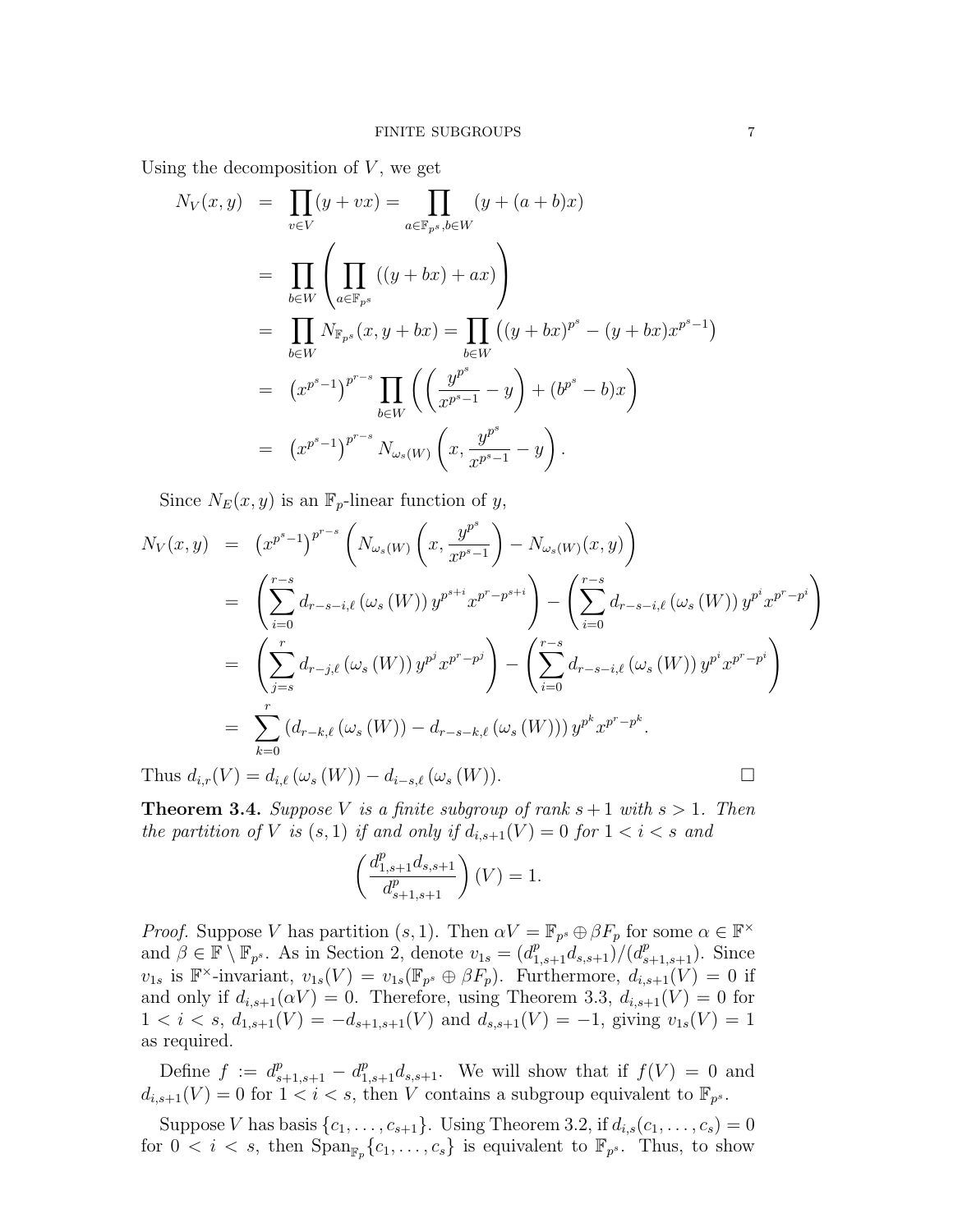that the partition of V is  $(s, 1)$ , it is sufficient to find a  $g \in GL_{s+1}(\mathbb{F}_p)$  such that  $d_{i,s}g(c_1,...,c_{s+1}) = 0$  for  $0 < i < s$ . (Since  $d_{i,s} \in \mathbb{F}_p[x_1,...,x_s] \subset$  $\mathbb{F}[x_1, \ldots, x_{s+1}],$  we can evaluate  $d_{i,s}$  on an element of  $\mathbb{F}^{s+1}$ .)

Recall that  $d_{i,s+1} = d_{i,s}^p - d_{i-1,s} D_s^{p-1}(x_{s+1})$  (see Proposition 1.3(b) of [7]). In particular  $d_{1,s+1} = d_{1,s}^p - D_s^{p-1}(x_{s+1})$  and  $d_{s+1,s+1} = -d_{s,s}D_s^{p-1}(x_{s+1})$ . Suppose there is a basis  $\{b_1, \ldots, b_{s+1}\}$  for V with  $d_{1,s}(b_1, \ldots, b_{s+1}) = 0$ . Then, since  $d_{2,s}^p = d_{2,s+1} + d_{1,s} D_s^{p-1}(x_{s+1}),$  we have  $d_{2,s}(b_1,\ldots,b_{s+1}) = 0$ . Similarly,  $d_{i,s}(b_1,\ldots,b_{s+1})=0$  for  $i=3,\ldots,s-1$ . Thus it is sufficient to find a basis for which  $d_{1,s}(b_1,\ldots,b_{s+1})=0$ .

Let  $\Pi_s$  denote the  $GL_{s+1}(\mathbb{F}_p)$ -orbit product of  $d_{1,s}$ . The degree of  $\Pi_s$  is  $\deg(d_{1,s})(p^{s+1}-1)/(p-1) = p^{s-1}(p^{s+1}-1)$  (look at the stabiliser of the hyperplane  $x_{s+1} = 0$ ). Define

$$
H := f^{p^{s-2}} + \sum_{j=1}^{s-2} (-1)^{j+1} d_{s-j,s+1}^{p^{s-2-j}} d_{1,s+1}^{p^{(s-1-j)}(p^{j+1}-1)/(p-1)}.
$$

Note that H is non-zero and homogeneous of degree  $p^{s-1}(p^{s+1}-1)$ . We will show that  $d_{1,s}$  divides H and, therefore, H is non-zero scalar multiple of  $\Pi_s$ . Since  $H(V) = 0$ , we then conclude that  $\Pi_s(V) = 0$  and, therefore,  $d_{1,s}(gV) = 0$ for some g. Hence the partition of V is  $(s, 1)$ .

We work modulo the ideal  $\mathfrak{n} := \langle d_{1,s} \rangle$ . We will use induction on i to prove that

$$
f^{p^i} + \sum_{j=1}^i (-1)^{j+1} d_{s-j,s+1}^{p^{i-j}} d_{1,s+1}^{p^{(i-j+1)}(p^{j+1}-1)/(p-1)} \equiv_n (-1)^{i+1} d_{s-1-i,s} d_{1,s+1}^{(p^{i+2}-1)/(p-1)}
$$

for  $i \in \{0, \ldots, s-2\}$ . For  $i = s-2$ , the left side of this equivalence is H and the right is congruent to zero.

For convenience, we use h to denote  $D_s^{p-1}(x_{s+1})$ . Thus

$$
d_{i,s+1} = d_{i,s}^p - d_{i-1,s}h \in \mathbb{F}_p[d_{1,s}, \dots, d_{i,s}, h]
$$

and  $d_{1,s+1} \equiv_n -h$ . Using this equivalence,  $d_{s+1,s+1} = -d_{s,s}h \equiv_n d_{s,s}d_{1,s+1}$  and  $d_{s,s+1} \equiv_{\mathfrak{n}} d_{s,s}^p + d_{s-1,s} d_{1,s+1}$ . Thus

$$
f = d_{s+1,s+1}^p - d_{1,s+1}^p d_{s,s+1} \equiv_n d_{s,s}^p d_{1,s+1}^p - d_{1,s+1}^p \left( d_{s,s}^p + d_{s-1,s} d_{1,s+1} \right) = -d_{s-1,s} d_{1,s+1}^{p+1}
$$

which is the  $i = 0$  case.

Assume the result is true for i and take the  $p^{th}$  power:

$$
f^{p^{i+1}} + \sum_{j=1}^{i} (-1)^{j+1} d_{s-j,s+1}^{p^{i-j+1}} d_{1,s+1}^{p^{(i-j+2)}(p^{j+1}-1)/(p-1)} \equiv_{\mathfrak{n}} (-1)^{i+1} d_{s-1-i,s}^p d_{1,s+1}^{p(p^{i+2}-1)/(p-1)}.
$$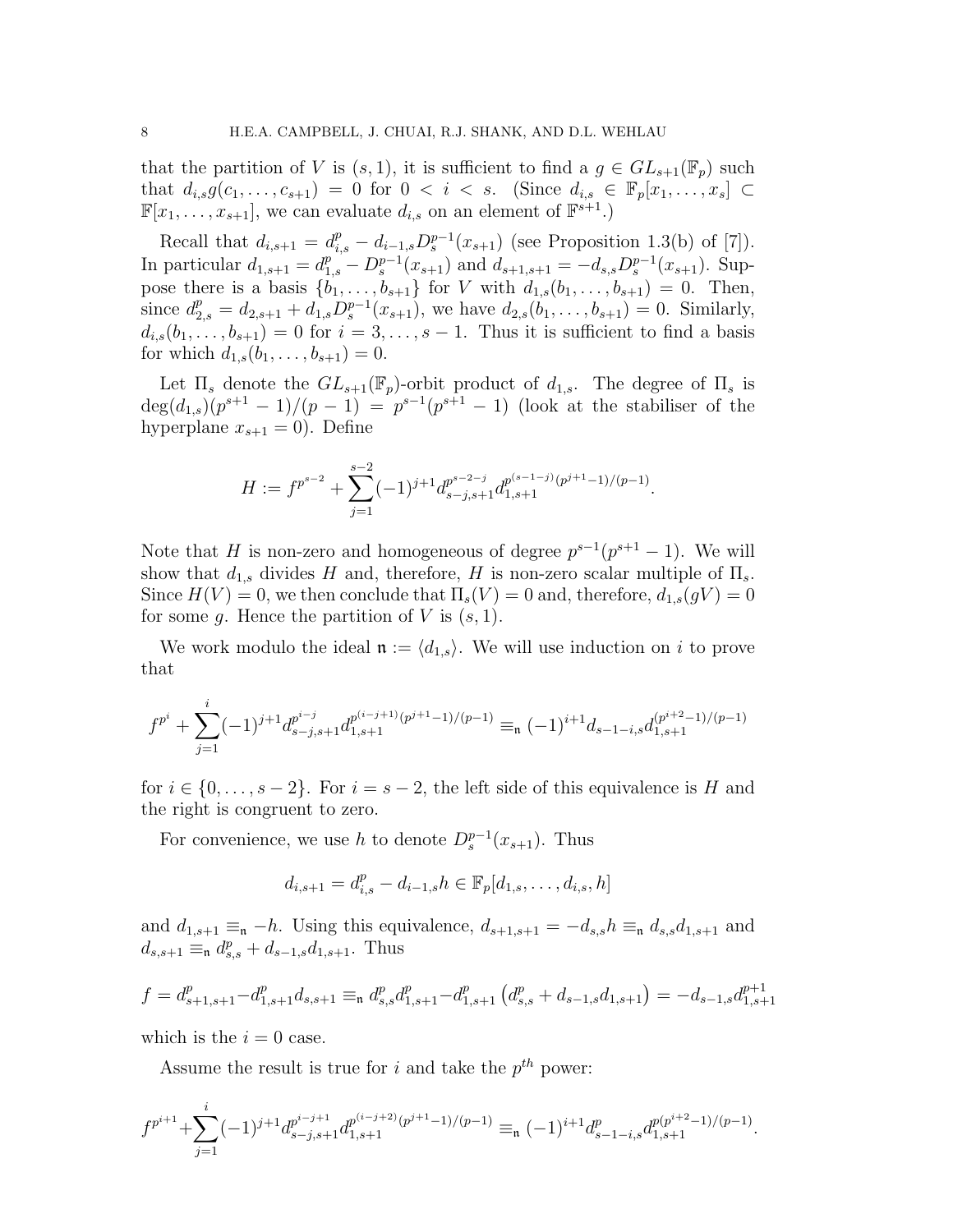However,  $d_{s-i-1,s}^p \equiv_n d_{s-1-i,s+1}-d_{1,s+1}d_{s-i-2,s}$ . Substituting this into the right side of the equivalence and bringing one of the resulting terms to the left gives

$$
f^{p^{i+1}} + \sum_{j=1}^{i+1} (-1)^{j+1} d_{s-j,s+1}^{p^{i+1-j}} d_{1,s+1}^{p^{((i+1)-j+1)}(p^{j+1}-1)/(p-1)}
$$
  
= 
$$
(-1)^{(i+1)+1} d_{s-1-(i+1),s} d_{1,s+1}^{(p^{(i+1)+2}-1)/(p-1)},
$$
  
as required.

**Theorem 3.5.** Suppose  $\mathbb F$  is algebraically closed and V is a finite subgroup of rank  $r = s - 1 \geq 2$ . Then V is a subgroup of a dilation of  $\mathbb{F}_{p^s}$  if and only if  $d_{1,r}(V) \neq 0$ ,  $v_{12}^p(V) = v_1(V)$  and  $v_1^p$  $u_{1i}^p(V) = v_{1(i-1)}(V)$  for  $i \in \{3, \ldots, r-1\}.$ 

Proof. As in the proof of Theorem 3.4, we use the equations

$$
d_{i,s} = d_{i,r}^p - d_{i-1,r} D_r^{p-1}(x_s).
$$

Choose a basis  $\{c_1, \ldots, c_r\}$  for V. Note that  $D_r(t) \in \mathbb{F}[x_1, \ldots, x_r][t]$  and let  $\widetilde{D_r}(t)$  denote the polynomial in  $\mathbb{F}[t]$  constructed by setting  $x_i$  to  $c_i$  in  $D_r(t)$ . Since F is algebraically closed, F contains a root of  $\widetilde{D_r}(t)^{p-1} - d_{1,r}^p(V)$ , say c<sub>s</sub>. Take E to be the  $\mathbb{F}_p$ -span of  $\{c_1, \ldots, c_s\}$ . Thus  $\widetilde{D_r}(c_s)^{p-1} = d_{1,r}^p(V)$ and  $d_{i,s}(E) = (d_{i,r}^p - d_{i-1,r}d_{1,r}^p)(V)$ . In particular,  $d_{s,s}(E) = -d_{r,r}(V)d_{1,r}(V)$ . Hence E has rank s if and only if  $d_{1,r}(V) \neq 0$ .

Using Theorem 3.2, E is a dilation of  $\mathbb{F}_{p^s}$  if and only if  $d_{1,r}(V) \neq 0$  and  $0 = d_{i,s}(E) = (d_{i,r}^p - d_{i-1,r}d_{1,r}^p)(V)$  for  $i \in \{1, \ldots, s-1\}$ . For  $i > 2$ , if we multiply  $d_{i,r}^p - d_{i-1,r} d_{1,r}^p$  by  $d_{1,r}^{p^2(p^{r-i}-1)/(p-1)}/d_{r,r}^{p-i+1}$ , we get the  $\mathbb{F}^{\times}$ -invariant form  $v_{1i}^p - v_{1(i-1)}$ . For  $i = 2$ , the invariant form is  $v_{12}^p - v_1$ . Thus, if  $d_{1,r}(V) \neq 0$ ,  $(v_{12}^p - v_1)(V) = 0$  and  $(v_{1i}^p - v_{1(i-1)})(V) = 0$  for  $i \in \{3, ..., r-1\}$ , V is contained in a dilation of  $\mathbb{F}_{p^s}$ . To prove the converse, observe that if  $V \subset W$ and W is a dilation of  $\mathbb{F}_{p^s}$  then the equations are easily seen to be satisfied.  $\Box$ 

#### 4. Separating Invariants

It follows from Proposition 2.2 that, for F algebraically closed, the orbits of finite subgroups of rank  $r$  are separated by the rational functions

$$
\mathbb{F}[d_{1,r},\ldots,d_{r-1,r},d_{r,r}^{-1}]^{\mathbb{F}^{\times}}.
$$

In the following, whenever we consider separating invariants, we assume F is algebraically closed. The ring  $\mathbb{F}[d_1,r,\ldots,d_{r-1,r},d_{r,r}^{-1}]^{\mathbb{F}^{\times}}$  is spanned by the monomials  $d_{1,r}^{a_1} \cdots d_{r-1,r}^{a_{r-1}} d_{r,r}^{-a_r}$  satisfying the equation

$$
(4.1) \t a_1 p^{r-1}(p-1) + a_2 p^{r-2}(p^2-1) + \cdots + a_{r-1} p(p^{r-1}-1) = a_r(p^r-1).
$$

The non-negative integer solutions to Equation 4.1 form a monoid. This monoid inherits a partial order from the integer lattice  $\mathbb{Z}^r$ . We will refer to a non-zero element of the monoid as primitive if it can not be written as a sum of two smaller elements. We will refer to a monomial with a primitive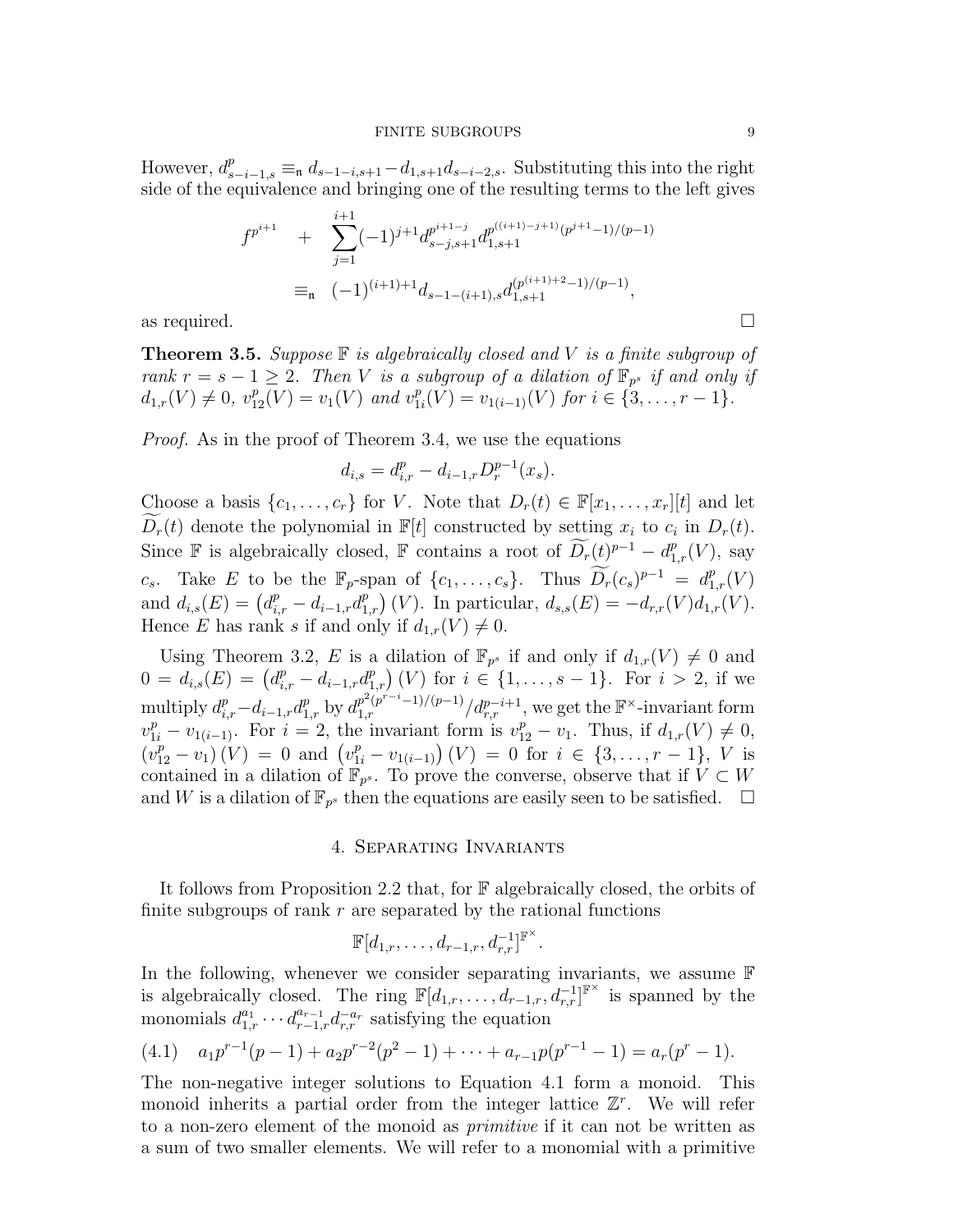exponent sequence as a primitive invariant. It is clear that the set of primitive elements in the monoid give the exponents of a generating set for the ring of invariants. We will often abuse notation by using the same symbol to denote the sequence  $(a_1, \ldots, a_r)$  and the monomial  $d_{1,r}^{a_1} \cdots d_{r-1,r}^{a_{r-1}} d_{r,r}^{-a_r}$ . For every  $i < r$ , let  $\ell$  denote the greatest common divisor of  $p^i - 1$  and  $p^r - 1$ . Then

$$
v_i := d_{i,r}^a d_{r,r}^{-b},
$$

with  $a = (p^r - 1)/\ell$  and  $b = p^{r-i}(p^i - 1)/\ell$ , is the unique primitive invariant with support  $\{d_{i,r}, d_{r,r}^{-1}\}$ . Note that this definition of  $v_i$  is consistent with the definition of  $v_1$  given in Definition 2.3.

If  $(a_1, \ldots, a_r)$  is solution to Equation 4.1, we will refer to  $a_1 + a_2 + \cdots$  $a_{r-1} - a_r$  as the *height* of the solution. This is just the degree of the monomial  $d_{1,r}^{a_1} \cdots d_{r-1,r}^{a_{r-1}} d_{r,r}^{-a_r}$  if we assign degree one to each  $d_{i,r}$ . Thus a primitive solution has height at least one and any non-negative solution of height one is primitive.

**Lemma 4.1.** If the greatest common divisor of r and i divides j, then there exists a primitive invariant

$$
v_{ij} := d_{j,r} d_{i,r}^a d_{r,r}^{-b}.
$$

*Proof.* To find invariants with support  $\{d_{i,r}, d_{j,r}, d_{r,r}^{-1}\}$ , we consider the equation

$$
a_j p^{r-j}(p^j-1) + a_i p^{r-i}(p^i-1) = a_r(p^r-1).
$$

Suppose m is the greatest common divisor of i and r. Then  $p^m - 1$  is the greatest common divisor of  $p^{r} - 1$  and  $p^{r-i}(p^{i} - 1)$ . Thus there exist positive integers  $\bar{a}$  and  $\bar{b}$  with  $p^m - 1 = \bar{b}(p^r - 1) - \bar{a}p^{r-i}(p^i - 1)$ .

Since m divides j,  $p^m - 1$  divides  $p^j - 1$ . Thus  $c := p^{r-j}(p^j - 1)/(p^m - 1)$ is a positive integer. Define  $a := c\bar{a}$  and  $b := c\bar{b}$ . Then  $p^{r-j}(p^j - 1) =$  $b(p^r-1) - ap^{r-i}(p^i-1)$ . Hence  $a_j = 1$ ,  $a_i = a$  and  $a_r = b$  is a solution to the above equation. Choose the minimal positive  $a$  and  $b$  to get the primitive solution.  $\Box$ 

**Theorem 4.2.** If r is prime, then the orbits of finite subgroups of rank r are separated by

$$
\{v_i \mid i = 1, \ldots, r - 1\} \cup \{v_{ij} \mid 1 \le i < j < r\}.
$$

*Proof.* Consider an arbitrary non-negative non-zero solution  $(a_1, \ldots, a_r)$  to Equation 4.1 and define  $f := d_{1,r}^{a_1} \cdots d_{r-1,r}^{a_{r-1}} d_{r,r}^{-a_r}$ . Suppose E is a rank r subgroup. If  $f(E) = 0$ , then  $d_{i,r}(E) = 0$  for some  $i < r$  and  $f(E)$  is determined by  $v_i(E)$ . Thus we may assume  $f(E) \neq 0$ .

Since r is prime, it follows from Lemma 4.1, that the invariants  $v_{ij}$  exist. Thus we can write

$$
f = v_{12}^{a_2} v_{13}^{a_3} \cdots v_{1(r-1)}^{a_{r-1}} d_{1,r}^a d_{r,r}^{-b}
$$

for some, not necessarily positive, integers a and b. Since  $f/(v_{12}^{a_2}v_{13}^{a_3}\cdots v_{1(r-1)}^{a_{r-1}})$ is invariant,  $d_{1,r}^a d_{r,r}^{-b} = v_1^c$  for some integer c. If  $d_{1,r}(E) \neq 0$ , then  $v_1^c(E)$  is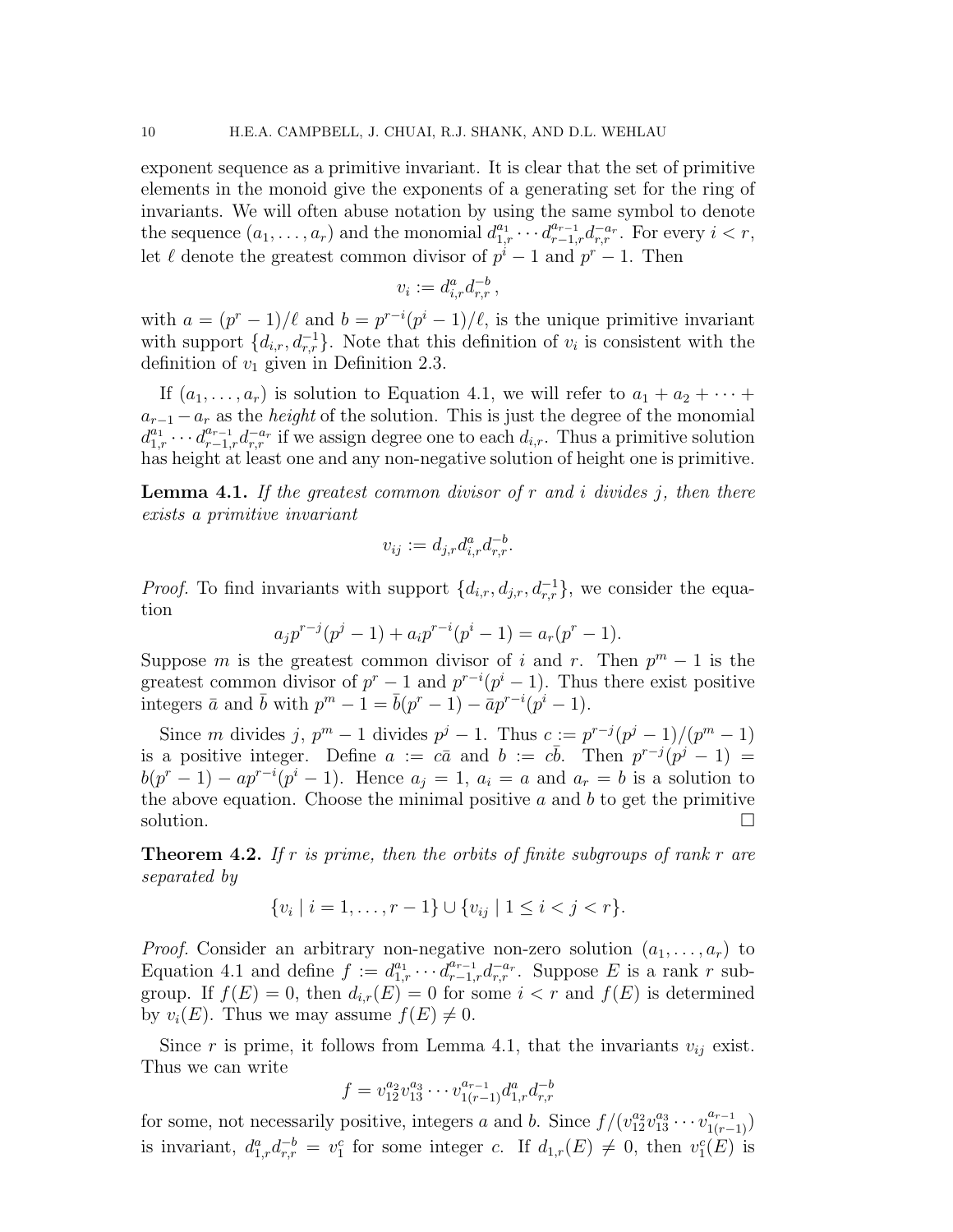well-defined even if c is negative and  $f(E)$  is determined by  $v_1(E)$  and  $v_{1j}(E)$ for  $j > 1$ .

Suppose  $d_{1,r}(E) = 0$ . Then, since  $f(E) \neq 0$ , we have  $a_1 = 0$ . Hence

 $f = v_{23}^{a_3} v_{24}^{a_4} \cdots v_{2(r-1)}^{a_{r-1}} v_2^a$ 

for some, not necessarily positive, integer a. If  $d_{2,r}(E) \neq 0$ , then  $v_2^a(E)$  is well-defined and  $f(E)$  is determined by  $v_2(E)$  and  $v_{2j}(E)$  for  $j > 2$ .

Continuing in this fashion, the problem is reduced to  $d_{i,r}(E) = 0$  for  $i < r-1$ and  $f(E) \neq 0$ . Thus f has support  $\{d_{r,r-1}, d_{r,r}^{-1}\}$  and is a positive power of  $v_{r-1}$ .

Theorem 4.3. The orbits of finite subgroups of rank 4 are separated by  ${v_1, v_2, v_3, v_{12}, v_{13}, v_{32}}.$ 

Proof. The proof is similar to the proof of Theorem 4.2. Using Lemma 4.1, the invariants  $v_{12}$ ,  $v_{13}$  and  $v_{32}$  exist. The set  $\{v_1, v_{12}, v_{13}\}$  separates orbits with  $d_{1,4}(E) \neq 0$ , the set  $\{v_3, v_{32}\}$  separates orbits with  $d_{1,4}(E) = 0$ ,  $d_{3,4}(E) \neq 0$ , and  $v_2$  separates orbits with  $d_{1,4}(E) = 0$ ,  $d_{3,4}(E) = 0$  and  $d_{2,4}(E) \neq 0$ .

**Lemma 4.4.** Suppose the greatest common divisor of r and i is 2 and j is odd. If  $d_{j,r}^{a_j}d_{i,r}^{a_i}d_{r,r}^{-a_r}$  is a primitive invariant, then  $p+1$  divides  $a_j$ . Furthermore, there exists a primitive invariant

$$
u_{ij} := d_{j,r}^{p+1} d_{i,r}^a d_{r,r}^{-b}.
$$

*Proof.* To find invariants with support  $\{d_{i,r}, d_{j,r}, d_{r,r}^{-1}\}$ , we consider the equation

$$
a_j p^{r-j}(p^j - 1) = a_r(p^r - 1) - a_i p^{r-i}(p^i - 1).
$$

Since r and i are even,  $p^2-1$  divides both  $p^r-1$  and  $p^i-1$ . Hence  $p^2-1$  divides  $a_j p^{r-j}(p^j-1)$ . We will show that  $p+1$  divides  $a_j$ . Since j is odd, dividing  $p^j-1$ by  $p+1$  gives remainder  $p-1$ . Therefore  $gcd(p^j-1, p+1) = gcd(p+1, p-1)$ . Hence  $\gcd((p^{j}-1)/(p-1), p+1) = 1$ . Thus  $p+1$  divides  $a_j$ .

Since 2 is the greatest common divisor of r and i, there exist positive integers  $\bar{a}$  and  $\bar{b}$  with  $p^2-1 = \bar{b}(p^r-1) - \bar{a}p^{r-i}(p^i-1)$ . Note that  $c := p^{r-j}(p^j-1)/(p-1)$ is a positive integer. Define  $a := c\bar{a}$  and  $b := c\bar{b}$ . Then  $(p+1)p^{r-j}(p^j-1) =$  $b(p^r-1) - ap^{r-i}(p^i-1)$ . Hence  $a_j = p+1$ ,  $a_i = a$  and  $a_r = b$  is a solution to the above equation. Choose the minimal positive  $a$  and  $b$  to get the primitive solution.  $\Box$ 

**Theorem 4.5.** The orbits of finite subgroups of rank 6 are separated by  ${v_1, v_2, v_3, v_4, v_5, v_{12}, v_{13}, v_{14}, v_{15}, v_{52}, v_{53}, v_{54}, v_{24}, u_{23}, u_{43}}.$ 

Proof. The proof is similar to the proof of Theorem 4.2. Using Lemmas 4.1 and 4.4, the listed invariants exist. The set  $\{v_1, v_{12}, v_{13}, v_{14}, v_{15}\}$  separates orbits with  $d_{1,6}(E) \neq 0$ . The set  $\{v_5, v_{52}, v_{53}, v_{54}\}$  separates orbits with  $d_{1,6}(E) = 0$ and  $d_{5,6}(E) \neq 0$ . The set  ${v_2, v_{24}, u_{23}}$  separates orbits with  $d_{1,6}(E) = 0$ ,  $d_{5,6}(E) = 0$  and  $d_{2,6}(E) \neq 0$ . The set  $\{v_4, u_{43}\}$  separates orbits with  $d_{1,6}(E) =$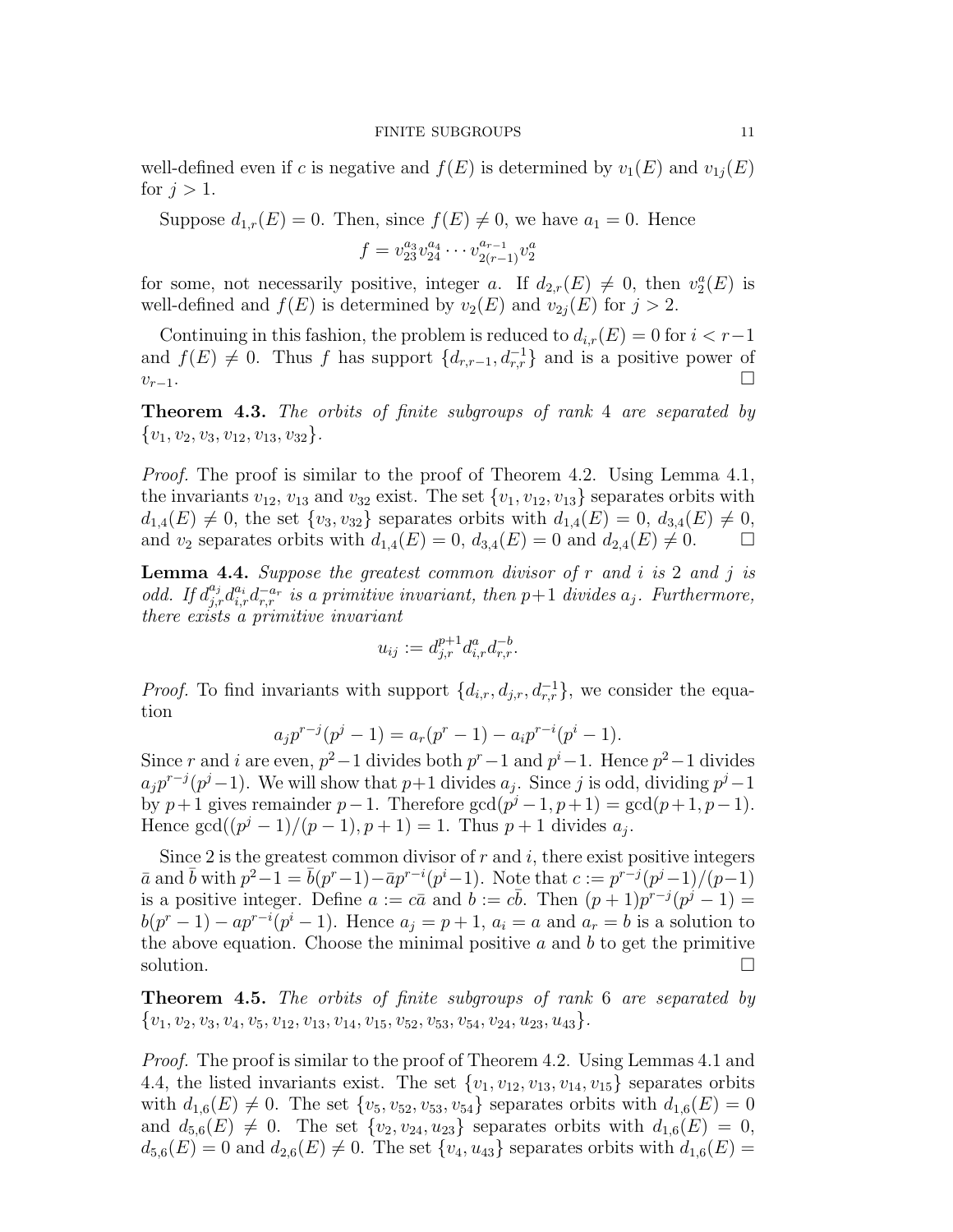$0, d_{5,6}(E) = 0, d_{2,6}(E) = 0$  and  $d_{4,6}(E) \neq 0$ . Finally,  $v_3$  separates orbits with  $d_{1,6}(E) = 0, d_{5,6}(E) = 0, d_{2,6}(E) = 0, d_{4,6}(E) = 0$  and  $d_{3,6}(E) \neq 0$ 

Theorem 4.6. The orbits of finite subgroups of rank 8 are separated by

$$
\{v_i \mid 1 \le i < 8\} \cup \{v_{ij} \mid i \text{ odd}, i < j\} \cup \{v_{24}, v_{26}, v_{64}\}.
$$

Proof. The proof is similar to the proof of Theorem 4.2. Using Lemma 4.1, the listed invariants exist. We then "eliminate" variables in the following order:  $1, 3, 5, 7, 2, 6, 4.$ 

Theorem 4.7. The orbits of finite subgroups of rank 9 are separated by

 $\{v_i \mid 1 \leq i < 9\} \cup \{v_{ij} \mid i \notin \{3,6\}, i < j\} \cup \{v_{36}\}.$ 

Proof. The proof is similar to the proof of Theorem 4.2. Using Lemma 4.1, the listed invariants exist. We then "eliminate" variables in the following order:  $1, 2, 4, 5, 7, 8, 3, 6.$ 

**Theorem 4.8.** The orbits of finite subgroups of rank 10 are separated by 
$$
\{v_i \mid 1 \leq i < 10\} \cup \{v_{ij} \mid i \in \{1, 3, 7, 9\}, i < j\} \cup \{v_{ij}, u_{i5} \mid i, j \text{ even}, i < j\}.
$$

Proof. The proof is similar to the proof of Theorem 4.2. Using Lemmas 4.1 and 4.4, the listed invariants exist. We then "eliminate" variables in the following order:  $1, 3, 7, 9, 2, 4, 6, 8, 5.$ 

#### 5. Groups of Rank 3

In this section we consider finite subgroups of rank 3. It follows from Theorem 4.2 that the orbits of rank 3 subgroups are separated by  $v_1$ ,  $v_2$  and  $v_{12}$ . To construct a generating set for the invariants we add the intersection of the integer lattice with the line segment joining  $v_2$  and  $v_{12}$ 

**Theorem 5.1.**  $\mathbb{F}[d_{1,3}, d_{2,3}, d_{3,3}^{-1}]^{\mathbb{F}^{\times}}$  is generated by  $v_1$ ,  $v_{12}$ ,  $v_2$  and

$$
f_i = d_{1,3}^{p-i} d_{2,3}^{i(p+1)+1} d_{3,3}^{-(i+1)p}
$$

for  $i = 1, 2, \ldots, p - 1$ .

*Proof.* In this case Equation 4.1 becomes  $a_1p^2 + a_2(p^2 + p) = a_3(p^2 + p + 1)$ . We will work with exponent sequences so  $v_1 = (p^2+p+1, 0, p^2), v_{12} = (p, 1, p),$  $v_2 = (0, p^2 + p + 1, p^2 + p)$  and

$$
f_i = v_{12} + \frac{i}{p}(v_2 - v_{12}) = (p, 1, p) + i(-1, p + 1, p) = (p - i, (i + 1)p + 1, (i + 1)p).
$$

From this it is not hard to see that the primitive solutions of height one are precisely  $v_2$ ,  $v_{12}$  and  $f_i$  for  $i = 1, \ldots, p - 1$ . Note that  $v_1$  has height  $p+1$ . We will show that there are no additional primitive solutions. Suppose  $Q = (a_1, a_2, a_3)$  is an additional primitive solution. If  $a_1 = 0$ , then Q is a multiple of  $v_2$ , and if  $a_2 = 0$ , then Q is a multiple  $v_1$ . Thus we may assume  $a_1 \geq 1$  and  $a_2 \geq 1$ . If  $a_1 \geq p$ , then  $Q - v_{12}$  is a non-negative solution, so we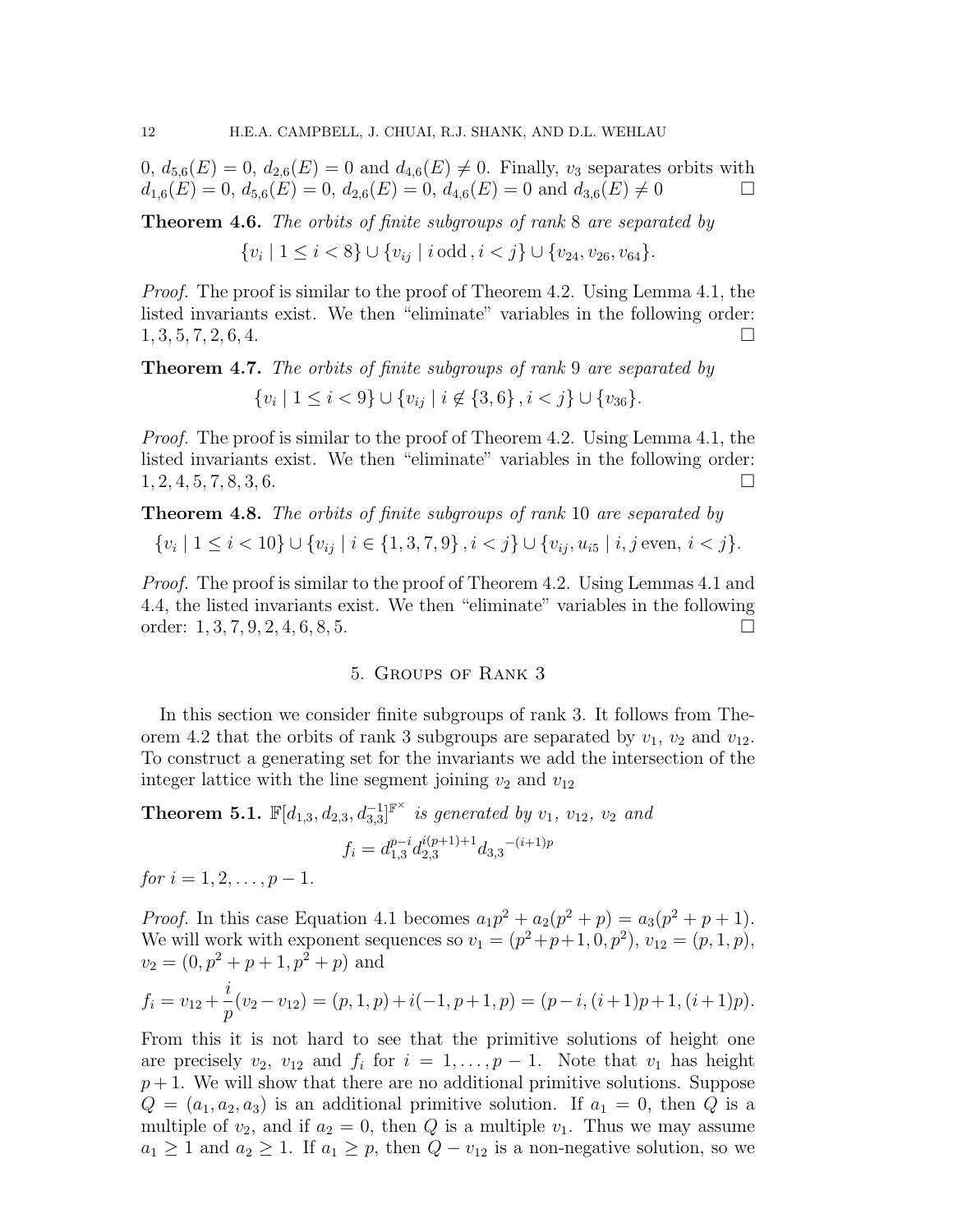may assume  $p > a_1 \geq 1$ . We may also assume that the height of Q is at least two.

Since p divides  $a_3$ , we can write  $a_3 = p\tilde{a}_3$  with  $\tilde{a}_3$  a positive integer. Hence the equation becomes

$$
a_1p + a_2(p+1) = \tilde{a}_3(p^2 + p + 1).
$$

Write  $a_1 = p - i$  for  $i \in \{1, ..., p - 1\}$ . We will show that  $Q - f_i$  is nonnegative, contradicting the assumption that  $Q$  was an additional primitive solution. Observe that  $\tilde{a}_3 \equiv i+1 \pmod{p+1}$ . Since  $i+1 \in \{2,\ldots,p\}$  and  $\widetilde{a}_3$  is positive, this means  $\widetilde{a}_3 \geq i+1$  and  $a_3 \geq p(i+1)$ . Since the height is at least two,

$$
a_2 \ge 2 + a_3 - a_1 = a_3 + i - p + 2 \ge p(i+1) + i - p + 2 = (p+1)i + 2.
$$

Hence  $Q - f_i$  is non-negative, as required.

If V is a subgroup of rank 3, then  $\lambda(V) = (3)$ , or  $\lambda(V) = (2, 1)$  or  $\lambda(V) =$  $(1, 1, 1)$ . Applying Theorems 3.2 and 3.4 gives the following.

**Theorem 5.2.** Let V be a rank 3 subgroup of  $(\mathbb{F}, +)$ . Then

(i) 
$$
\lambda(V) = (2, 1)
$$
 if and only if  $v_{12}(V) = 1$ .  
(ii)  $\lambda(V) = (3)$  if and only if  $d_{1,3}(V) = d_{2,3}(V) = 0$  and  $d_{3,3}(V) \neq 0$ .

#### 6. Groups of Rank 4

In this section we consider finite subgroups of rank 4. It follows from Theorem 4.3 that the orbits of rank 4 subgroups are separated by  $v_1, v_2, v_3, v_{12}, v_{13}$ and  $v_{32}$ . To extend this to a generating set, we need to identify the primitive solutions to the equation

(6.1) 
$$
a_1(p^4 - p^3) + a_2(p^4 - p^2) + a_3(p^4 - p) = a_4(p^4 - 1).
$$

Using Lemma 4.4, one additional solution is given by  $u_{23}$ . It will be convenient to work with the exponent sequences:

$$
v_1 = \left(\frac{p^4 - 1}{p - 1}, 0, 0, p^3\right), v_2 = \left(0, p^2 + 1, 0, p^2\right), v_3 = \left(0, 0, \frac{p^4 - 1}{p - 1}, \frac{p(p^3 - 1)}{p - 1}\right),
$$
  

$$
v_{12} = \left(p^2 + p, 1, 0, p^2\right), v_{13} := (p, 0, 1, p), u_{23} = (0, p^2, p + 1, p^2 + p).
$$

To generate the ring of invariants, we need the following additional solutions:

(i) lattice points on the line segment joining  $v_2$  to  $v_{12}$ :

$$
\mathcal{L} := \{ ((p+1)j, p^2 + 1 - jp, 0, p^2) \mid 0 \le j \le p \};
$$

(ii) lattice points in the triangle with vertices  $v_{13}$ ,  $v_3$  and  $u_{23}$ :

$$
\Delta := \{iv_{13}/p + ju_{23}/p^2 + (p^2 - pi - j)v_3/p^2 \mid 0 \le i \le p, 0 \le j \le p^2 - ip\}.
$$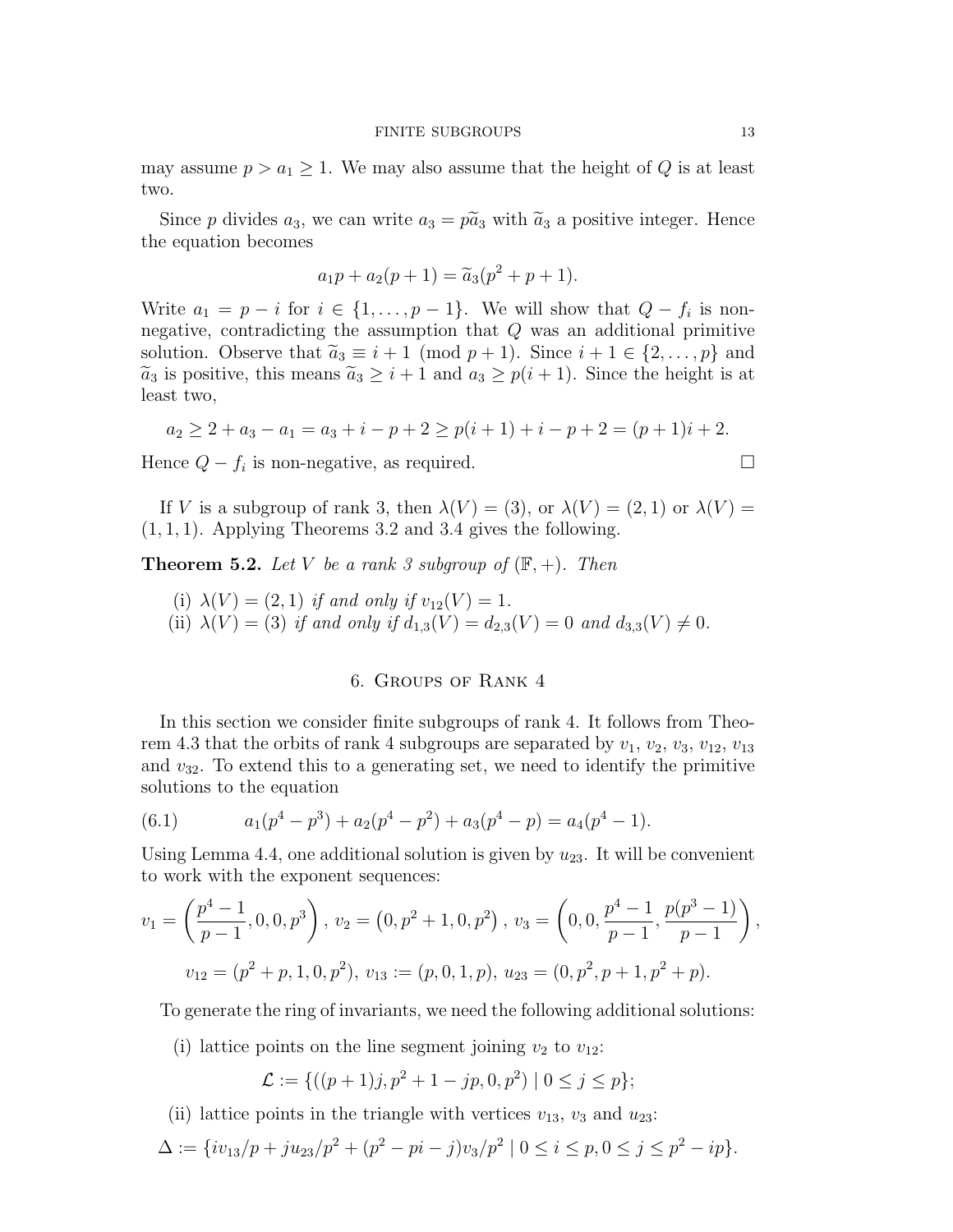Note that

$$
iv_{13}/p + ju_{23}/p^{2} + (p^{2} - pi - j)v_{3}/p^{2}
$$
  
=  $(i, j, p^{3} + (1 - i)p^{2} + (1 - i - j)(p + 1), p^{3} + (1 - i)p^{2} + (1 - i - j)p)$ 

and  $v_{32}$  is given by taking  $i = 0$  and  $j = 1$ .

**Theorem 6.1.**  $\mathbb{F}[\mathbb{F}^5]^{GL_4(\mathbb{F}_p)\times\mathbb{F}^\times}$  is minimally generated as an  $\mathbb{F}\text{-}algebra$  by  $d_{4,4}t$ and

$$
\{d_{1,4}^{a_1}d_{2,4}^{a_2}d_{3,4}^{a_3}t^{a_4} \mid (a_1,a_2,a_3,a_4) \in \{v_1\} \cup \mathcal{L} \cup \Delta\}.
$$

*Proof.* We prove the theorem by identifying the primitive solutions to Equation 6.1. Suppose, by way of contradiction  $Q = (a_1, a_2, a_3, a_4)$  is a primitive solution not included in the above list.

We start by considering solutions with  $a_3 = 0$ . In this case  $p^2$  divides  $a_4$ and  $p+1$  divides  $a_1$ . Writing  $a_4 = \bar{a}_4 p^2$  and  $a_1 = \bar{a}_1(p+1)$ , Equation 6.1 becomes  $\bar{a}_1 p + a_2 = \bar{a}_4(p^2 + 1)$ . If  $a_2 = 0$ , then Q is a multiple of  $v_1$ . If  $a_2 > 0$ and  $\bar{a}_1 \geq p$ , then  $Q - v_{12}$  is non-negative. Thus we may assume  $\bar{a}_1 < p$ . It is then easy to see that  $Q - u$  is non-negative for some  $u \in \mathcal{L}$ . Similarly, it is clear that each of the solutions  $u \in \mathcal{L}$  is primitive.

In the following, we assume  $a_3 \neq 0$ . It is clear that p divides  $a_4$ ; writing  $a_4 = p\ddot{a}_4$ , Equation 6.1 becomes

$$
a_1p^2 + a_2(p^2 + p) + a_3(p^2 + p + 1) = \tilde{a}_4(p^3 + p^2 + p + 1).
$$

Thus p divides  $a_3 - \tilde{a}_4$ ; writing  $a_3 - \tilde{a}_4 = p\tilde{a}_3$ , gives

$$
a_1p + a_2(p+1) + \widetilde{a}_3(p^2 + p + 1) = \widetilde{a}_4p^2.
$$

Hence p divides  $a_2 + \widetilde{a}_3$ ; writing  $a_2 + \widetilde{a}_3 = p\widetilde{a}_2$ , gives

$$
a_1 + \widetilde{a}_2(p+1) + \widetilde{a}_3 p = \widetilde{a}_4 p.
$$

Finally, writing  $a_1 + \widetilde{a}_2 = p\widetilde{a}_1$ , gives

$$
\widetilde{a}_1 + \widetilde{a}_2 + \widetilde{a}_3 = \widetilde{a}_4.
$$

Note that  $\tilde{a}_1$  is in fact the height of the solution. In this new basis, the constraints  $a_1 \geq 0$ ,  $a_2 \geq 0$ ,  $a_3 > 0$  and  $a_4 > 0$  become

 $p\widetilde{a}_1 > \widetilde{a}_2,$   $p\widetilde{a}_2 > \widetilde{a}_3,$   $p\widetilde{a}_3 > -\widetilde{a}_4,$   $\widetilde{a}_4 > 0.$ 

Substituting and simplifying gives  $a_1 + a_3 = (p+1)(\tilde{a}_1 + \tilde{a}_3)$ . Since we are assuming  $a_3 > 0$ , we have  $\tilde{a}_1 + \tilde{a}_3 > 0$ . Suppose Q has height one, in other words  $\tilde{a}_1 = 1$ . Then  $\tilde{a}_3 \geq 0$ . Since  $p\tilde{a}_1 \geq \tilde{a}_2$  and  $p\tilde{a}_2 \geq \tilde{a}_3$ , we conclude  $\widetilde{a}_2 \in \{0, \ldots, p\}$  and  $\widetilde{a}_3 \in \{0, \ldots, p\widetilde{a}_2\}$ . The  $(i, j)$  solution from the family  $\Delta$ gives a solution with  $\tilde{a}_2 = p - i$  and  $\tilde{a}_3 = p^2 - pi - j$ . Thus  $\Delta$  is precisely the set of primitive solutions with height one and  $a_3 > 0$ . In particular, being of height 1, each solution in  $\Delta$  is primitive.

Suppose  $\tilde{a}_1 > 1$  and  $a_3 > 0$ . If  $a_1 \geq p$ , then  $Q - v_{13}$  is non-negative, so we may assume  $a_1 < p$ . Thus  $p\tilde{a}_1 - \tilde{a}_2 \le p - 1$ , giving  $\tilde{a}_2 \ge p\tilde{a}_1 - p + 1 \ge$ 2p-p+1 = p+1. Hence  $a_2 \ge p^2 + p - \tilde{a}_3$ . If  $\tilde{a}_3 \le p-1$  then  $a_2 \ge p^2 + p - \tilde{a}_3$  ≥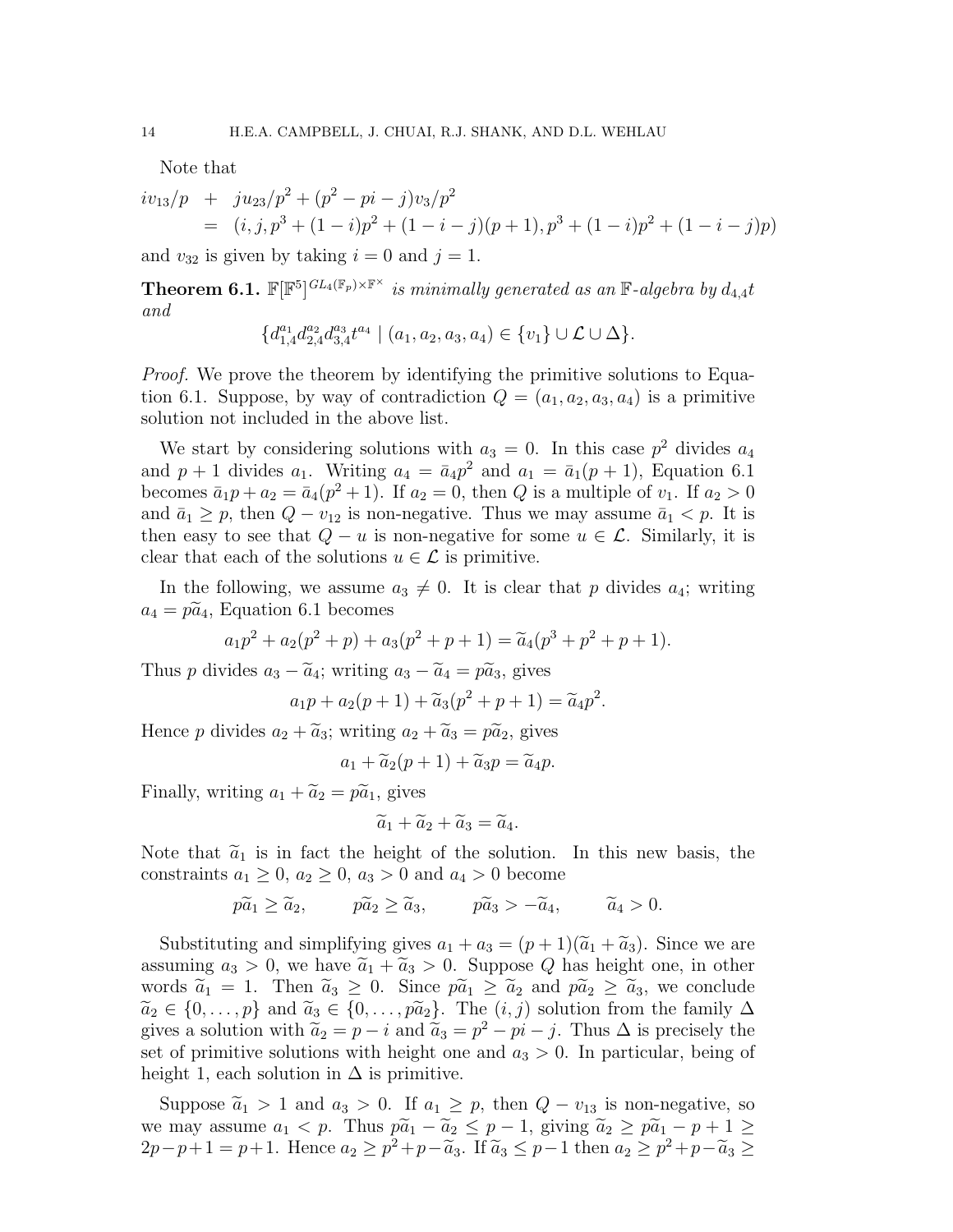#### FINITE SUBGROUPS 15

 $p^2+p-(p-1)=p^2+1$  and so  $Q-v_2$  is non-negative. Therefore we may assume that  $\widetilde{a}_3 \geq p$ . Let u denote the solution in  $\Delta$  given by  $i = a_1$  and  $j = p^2 - pa_1$ .<br>Then  $y = (a_1 - a^2)$  are  $x + 1 = a_1 - a_2 - a_1$ . Then  $u = (a_1, p^2 - pa_1, p+1-a_1, p^2+p-pa_1)$ . Since  $a_3 = (p+1)(\tilde{a}_1+\tilde{a}_3)-a_1 >$  $(p+1) - a_1$ , we have  $Q - u$  is non-negative unless  $a_2 < p^2 - pa_1$ . Thus we may assume  $p^2 - 1 \ge pa_1 + a_2$ . Thus  $p^2 - 1 \ge p^2 \widetilde{a}_1 - \widetilde{a}_3 \ge 2p^2 - \widetilde{a}_3$ , giving  $\widetilde{a}_3 \geq p^2 + 1$ . Hence  $\widetilde{a}_4 = \widetilde{a}_1 + \widetilde{a}_2 + \widetilde{a}_3 \geq 2 + (p+1) + (p^2 + 1) = p^2 + p + 4$ , giving  $a_3 = \tilde{a}_4 + p\tilde{a}_3 \ge (p^2 + p + 4) + p(p^2 + 1) = p^3 + p^2 + 2p + 5 > p^3 + p^2 + p + 1.$ Therefore  $Q - v_3$  is non-negative, giving the required contradiction.  $\Box$ 

**Theorem 6.2.** Suppose E is a subgroup of rank 4. Then E contains a dilation of  $\mathbb{F}_{p^2}$  if and only if

$$
\left(d_{1,4}^{p^2}d_{2,4}^{p}d_{3,4} - d_{4,4}^{p}d_{1,4}^{p^2+1} - d_{3,4}^{p^2+1}\right)(E) = 0.
$$

Proof. The argument is similar to the proof of Theorem 3.4. The subgroup  $E = \text{Span}_{\mathbb{F}_P} \{c_1, c_2, c_3, c_4\}$  contains a dilation of  $\mathbb{F}_{p^2}$  if and only if there is a  $g \in GL_4(\mathbb{F}_p)$  such that  $d_{1,2}(g(c_1, c_2, c_3, c_4)) = 0$ . The stabiliser of  $d_{1,2}$  has order  $|GL_2(\mathbb{F}_p)|^2 p^4$ . Therefore the  $GL_4(\mathbb{F}_p)$ -orbit product of  $d_{1,2}$  has degree

$$
\deg(d_{1,2})(p^2+1)(p^3-1)/(p-1) = p(p^2+1)(p^3-1).
$$

The polynomial

$$
H := d_{1,4}^{p^2} d_{2,4}^p d_{3,4} - d_{4,4}^p d_{1,4}^{p^2+1} - d_{3,4}^{p^2+1}
$$

is a non-zero homogeneous  $GL_4(\mathbb{F}_p)$ -invariant of degree  $p(p^2+1)(p^3-1)$ . We will show that  $d_{1,2}$  divides H and, therefore, H is, up to multiplication by a non-zero scalar, the  $GL_4(\mathbb{F}_p)$ -orbit product of  $d_{1,2}$ . Hence  $H(E) = 0$  if and only if E contains a dilation of  $\mathbb{F}_{p^2}$ .

We first show that  $d_{1,2}$  divides  $d_{1,3}^p d_{2,3} - d_3^p$  $_{3,3}^p$  and then work modulo the ideal  $\mathfrak{r} := \langle d_{1,3}^p d_{2,3} - d_3^p \rangle$  $_{3,3}^p$ . The argument is essentially the initial case in the induction argument in the proof of Theorem 3.4. For convenience , we use  $\widetilde{h}$  to denote  $D_2^{p-1}$  $a_{i,2}^{p-1}(x_3)$ . Thus, using the formula  $d_{i,3} = d_{i,2}^p - d_{i-1,2}\tilde{h}$ , we have  $d_{1,3} = d_{1,2}^p - \widetilde{h}, d_{2,3} = d_{2,2}^p - d_{1,2}\widetilde{h}$  and  $d_{3,3} = -d_{2,2}\widetilde{h}$ . Therefore

$$
d_{1,3}^p d_{2,3} - d_{3,3}^p = (d_{1,2}^p - \widetilde{h})^p (d_{2,2}^p - d_{1,2}\widetilde{h}) + d_{2,2}^p \widetilde{h}^p \equiv_{\langle d_{1,2} \rangle} 0.
$$

We set  $h = D_3^{p-1}$  $s_3^{p-1}(x_4)$  and use the equations  $d_{i,4} = d_{i,3}^p - d_{i-1,3}h$ . Substituting and simplifying gives  $d_{2,4}^p d_{3,4} - d_{4,4}^p d_{1,4} \equiv_{\mathfrak{r}} d_{2,3}^p d_{3,4}$  and  $d_{1,4} d_{2,3} - d_{3,4} \equiv_{\mathfrak{r}} 0$ . Thus

$$
H = d_{1,4}^{p^2} \left( d_{2,4}^p d_{3,4} - d_{4,4}^p d_{1,4} \right) - d_{3,4}^{p^2+1} \equiv_{\mathfrak{r}} d_{3,4} \left( d_{1,4} d_{2,3} - d_{3,4} \right)^{p^2} \equiv_{\mathfrak{r}} 0
$$
  
as required.

**Theorem 6.3.** Suppose  $E$  is a subgroup of rank 4. Then

- (i)  $\lambda(E) = (4)$  if and only if  $d_{i,4}(E) = 0$  for  $i \in \{1,2,3\}$ ;
- (ii)  $\lambda(E) = (2, 2)$  if and only if  $d_{1,4}(E) = d_{3,4}(E) = 0$  and  $d_{2,4}(E) \neq 0;$
- (iii)  $\lambda(E) = (3, 1)$  if and only if  $d_{2,4}(E) = 0$  and  $v_{13}(E) = 1$ ;
- (iv)  $\lambda(E) = (2, 1, 1)$  if and only if  $d_{1,4}(E) \neq 0$ ,  $d_{2,4}(E) \neq 0$  and  $((v_{12}-v_{13})^p v_{13}-v_1) (E)=0.$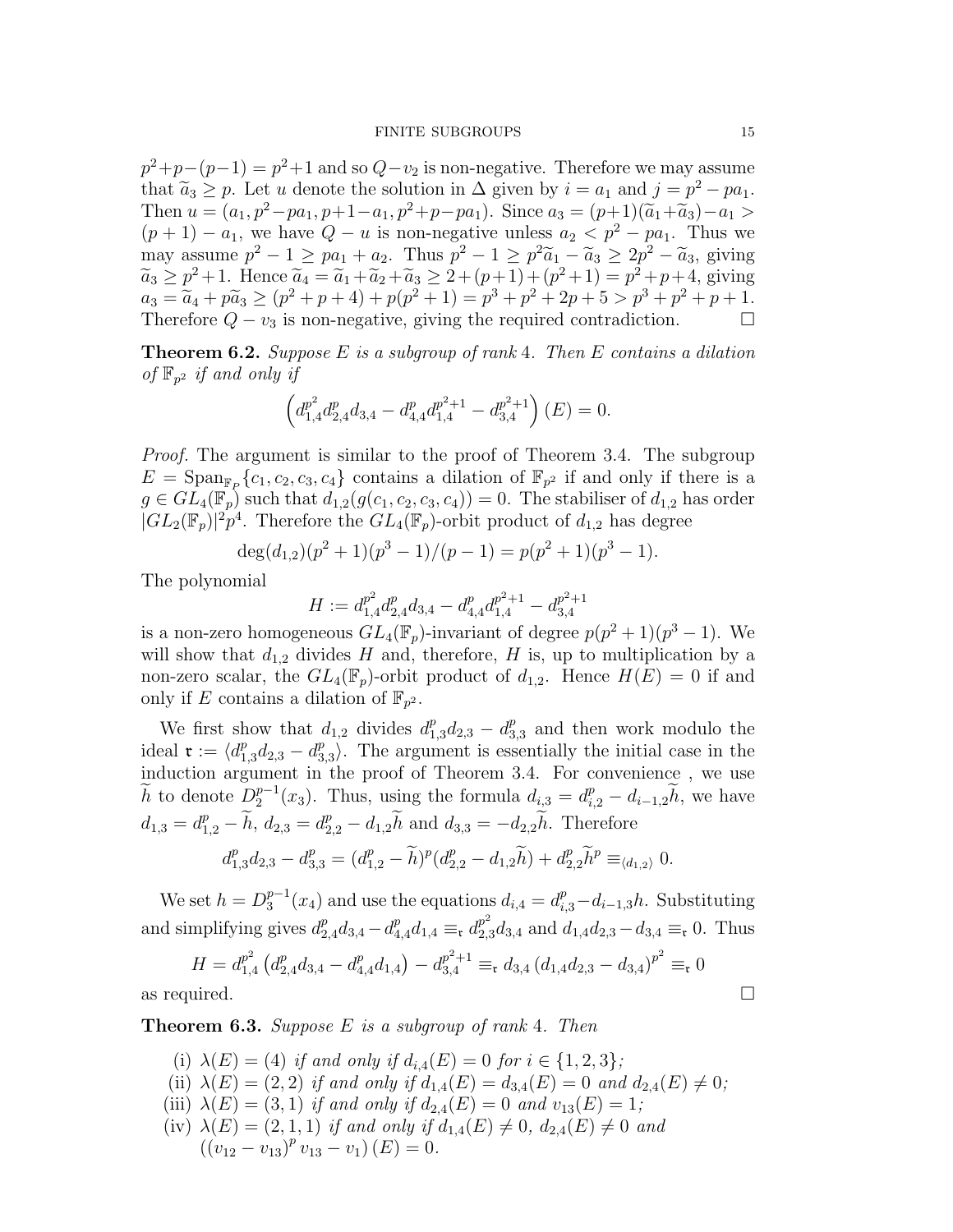Proof. Parts (i) and (ii) follow from Theorem 3.2. Part (iii) follows from Theorem 3.4. For part (iv), if  $\lambda(E) = (2, 1, 1)$  then E contains a dilation of  $\mathbb{F}_{p^2}$ but does not contain a dilation of  $\mathbb{F}_{p^3}$  and is not an  $\mathbb{F}_{p^2}$ -subspace. Therefore, using Theorem 6.2,  $\lambda(E) = (2, 1, 1)$  if and only if  $H(E) = 0$  but  $d_{2,4}(E) \neq 0$ and  $d_{1,4}(E) \neq 0$ . Multiplying H by  $d_{1,4}^{p^3+p}$  $\frac{p^3+p}{1,4}/d_{4,4}^{p^3+1}$  $v_{4,4}^{p^3+1}$  gives  $(v_{12}-v_{13})^p v_{13}-v_1$ . □

**Remark 6.4.** It is not clear that the partition is the best way to understand the structure of a subgroup. Consider  $V = \mathbb{F}_{p^3} + \mathbb{F}_{p^2} \subset \overline{\mathbb{F}_p}$ . This is a rank 4 subgroup with partition  $(3, 1)$ . The equivalence class of the subgroup is determined by  $v_{12}(V) = 0$ ,  $v_{13}(V) = 1$  and  $v_1(V) = -1$ .

#### 7. Invariants for Subgroups of Rank 5

In this section we will construct a generating set for  $\mathbb{F}[\mathbb{F}^6]^{GL_5(\mathbb{F}_p)\times\mathbb{F}^\times}$ . To do this, we identify the primitive non-negative integer solutions to

$$
(7.1) \ \ a_1 p^4 + a_2 p^3 \left(\frac{p^2 - 1}{p - 1}\right) + a_3 p^2 \left(\frac{p^3 - 1}{p - 1}\right) + a_4 p \left(\frac{p^4 - 1}{p - 1}\right) = a_5 \left(\frac{p^5 - 1}{p - 1}\right).
$$

Since we are interested in non-zero solutions, we assume  $a_5 > 0$ . As in the proof of Theorem 6.1, it will be useful to introduce an alternative basis:  $a_5 =$  $p\tilde{a}_5$ ,  $a_4 = p\tilde{a}_4 + \tilde{a}_5$ ,  $a_3 = p\tilde{a}_3 - \tilde{a}_4$ ,  $a_2 = p\tilde{a}_2 - \tilde{a}_3$  and  $a_1 = p\tilde{a}_1 - \tilde{a}_2$ . In these new variables, the above equation becomes  $\tilde{a}_1 + \tilde{a}_2 + \tilde{a}_3 + \tilde{a}_4 = \tilde{a}_5$ , the height of the solution,  $a_1 + a_2 + a_3 + a_4 - a_5$ , becomes  $\tilde{a}_1$  and the constraints  $a_5 > 0$ and  $a_i \geq 0$  for  $i \in \{1, 2, 3, 4\}$  become

$$
p\widetilde{a}_1 \ge \widetilde{a}_2, \quad p\widetilde{a}_2 \ge \widetilde{a}_3, \quad p\widetilde{a}_3 \ge \widetilde{a}_4, \quad p\widetilde{a}_4 \ge -\widetilde{a}_5, \quad \widetilde{a}_5 > 0.
$$

We will write  $(a_1, a_2, a_3, a_4, a_5) = [\tilde{a}_1, \tilde{a}_2, \tilde{a}_3, \tilde{a}_4, \tilde{a}_5]$ . It follows from Theorem 4.2 that orbits of finite subgroups of rank 5 are separated by

$$
\{v_1, v_2, v_3, v_4, v_{12}, v_{13}, v_{14}, v_{23}, v_{24}, v_{34}\}.
$$

We will extend this set to a generating set. As in Section 6, we will identify an invariant monomial with its exponent sequence. To clarify our explanation of the generating set we will describe the exponent sequences as lattice points within various polyhedra.

We denote by  $\mathcal{T}_1$  the set of lattice points in the tetrahedron with vertices

$$
v_4 = (0, 0, 0, p^4 + p^3 + p^2 + p + 1, p^4 + p^3 + p^2 + p)
$$
  
= [1, p, p^2, p^3, p^3 + p^2 + p + 1],  

$$
v_{14} = (p, 0, 0, 1, p) = [1, 0, 0, 0, 1],
$$
  

$$
w_{24} := (0, p^2, 0, p + 1, p^2 + p) = [1, p, 0, 0, p + 1],
$$
  

$$
w_{34} := (0, 0, p^3, p^2 + p + 1, p^3 + p^2 + p) = [1, p, p^2, 0, p^2 + p + 1].
$$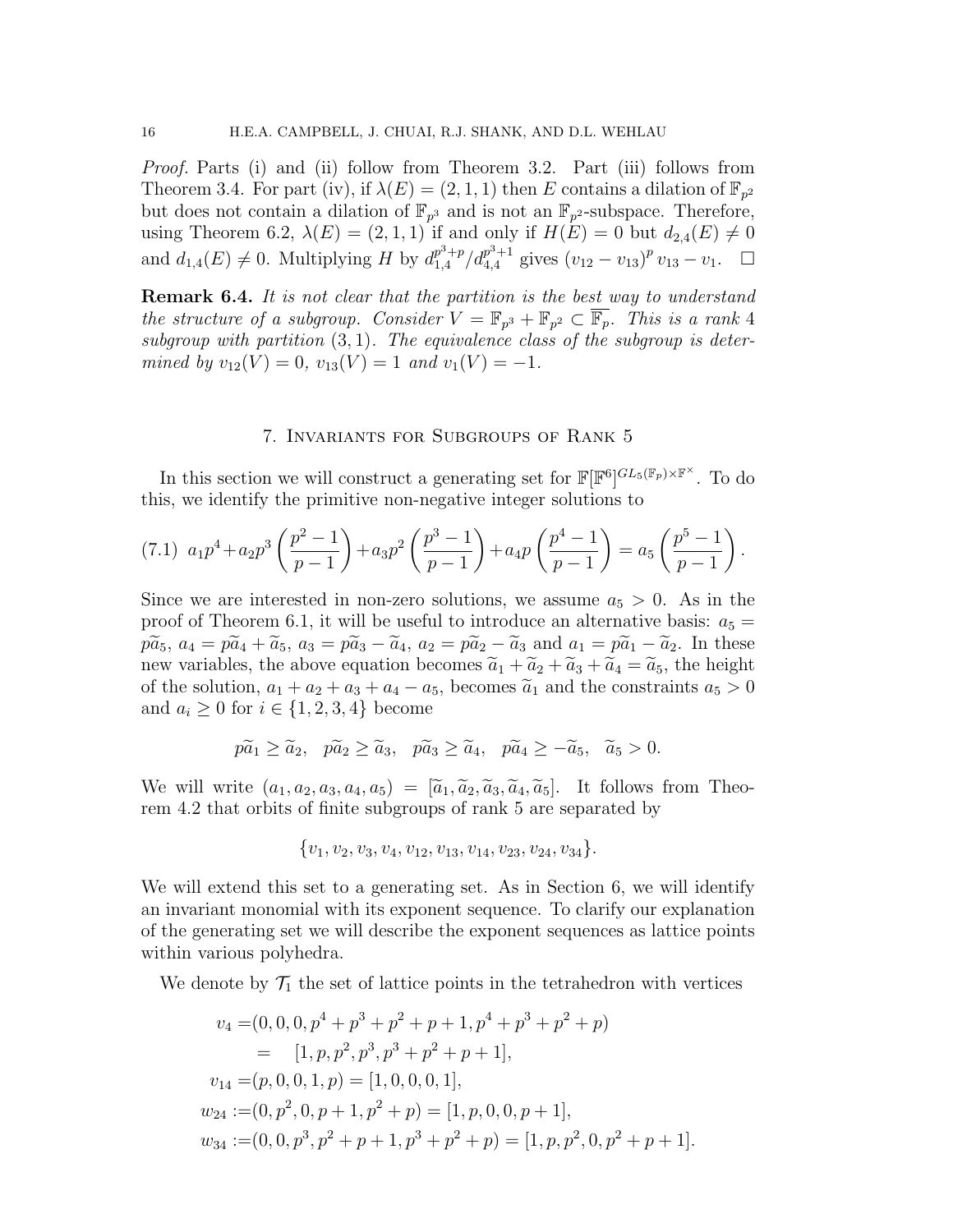Similarly  $\mathcal{T}_2$  will denote the set of lattice points in the tetrahedron with vertices  $v_{14}$ ,

$$
v_{23} = (0, p^2, 1, 0, p^2) = [1, p, 0, -1, p],
$$
  
\n
$$
v_{34} = (0, 0, p^3 + p, 1, p^3 + p) = [1, p, p^2, -p, p^2 + 1],
$$
  
\n
$$
w_{43} := (0, 0, p^3 + 1, p^2, p^3 + p^2) = [1, p, p^2, -1, p^2 + p].
$$

Let  $\Delta_1$  denote the set of lattice points in the triangle with vertices  $v_{23}$ ,

$$
v_{32} = (0, 1, p^3, 0, p^3) = [1, p, p^2 - 1, -p, p^2],
$$
  

$$
v_{312} := (p - 1, 1, p^2 - p + 1, 0, p^2) = [1, 1, p - 1, -1, p].
$$

Let  $\Delta_2$  denote the set of lattice points in the triangle with vertices  $v_{312}, v_{23}$ and

$$
v_{123} := (p^2 - 1, p, 1, 0, p^2) = [p, 1, 0, -1, p].
$$

Let  $\Delta_3$  denote the set of lattice points in the triangle with vertices

$$
v_2 = (0, p^4 + p^3 + p^2 + p + 1, 0, 0, p^4 + p^3)
$$
  
=  $[p^2 + p + 1, p^3 + p^2 + p, -p - 1, -p^2 - p, p^3 + p^2],$   

$$
w_{21} := (p, p^3 + 1, 0, 0, p^3) = [p + 1, p^2, -1, -p, p^2],
$$
  

$$
w_{24} := (0, p^3 + p^2 + 1, 0, p, p^3 + p^2) = [p + 1, p^2 + p, -1, -p, p^2 + p].
$$

Let  $\mathcal{L}_1$  denote the set of lattice points on the line segment joining

$$
v_3 = (0, 0, p^4 + p^3 + p^2 + p + 1, 0, p^4 + p^3 + p^2)
$$
  
=  $[p + 1, p^2 + p, p^3 + p^2, -p^2 - p - 1, p^3 + p^2 + p],$   

$$
v_{13} = (p^2 + p, 0, 1, 0, p^2) = [p + 1, 0, 0, -1, p].
$$

Let  $\mathcal{L}_2$  denote the set of lattice points on the line segment joining  $w_{21}$  to

$$
v_{12} = (p^3 + p^2 + p, 1, 0, 0, p^3) = [p^2 + p + 1, 0, -1, -p, p^2].
$$

Then the generating set is the set

$$
\mathcal{S} := \left(\bigcup_{i=1}^2 \mathcal{T}_i\right) \cup \left(\bigcup_{i=1}^3 \Delta_i\right) \cup \left(\bigcup_{i=1}^2 \mathcal{L}_i\right) \cup \{v_1\}.
$$

Note that

$$
v_1 = (p^4 + p^3 + p^2 + p + 1, 0, 0, 0, p^4) = [p^3 + p^2 + p + 1, -1, -p, -p^2, p^3].
$$

**Theorem 7.1.**  $\mathbb{F}[\mathbb{F}^6]^{GL_5(\mathbb{F}_p)\times\mathbb{F}^\times}$  is minimally generated as an  $\mathbb{F}\text{-}algebra$  by  $d_{5,5}t$ and

$$
\{d_{1,4}^{a_1}d_{2,4}^{a_2}d_{3,4}^{a_3}d_{4,4}^{a_4}t^{a_5} \mid (a_1,a_2,a_3,a_4,a_5) \in \mathcal{S}\}.
$$

The remainder of this section is dedicated to the proof of Theorem 7.1

**Lemma 7.2.** The elements in  $\mathcal{T}_1$  are precisely the solutions with height one and  $\widetilde{a}_4 \geq 0$ .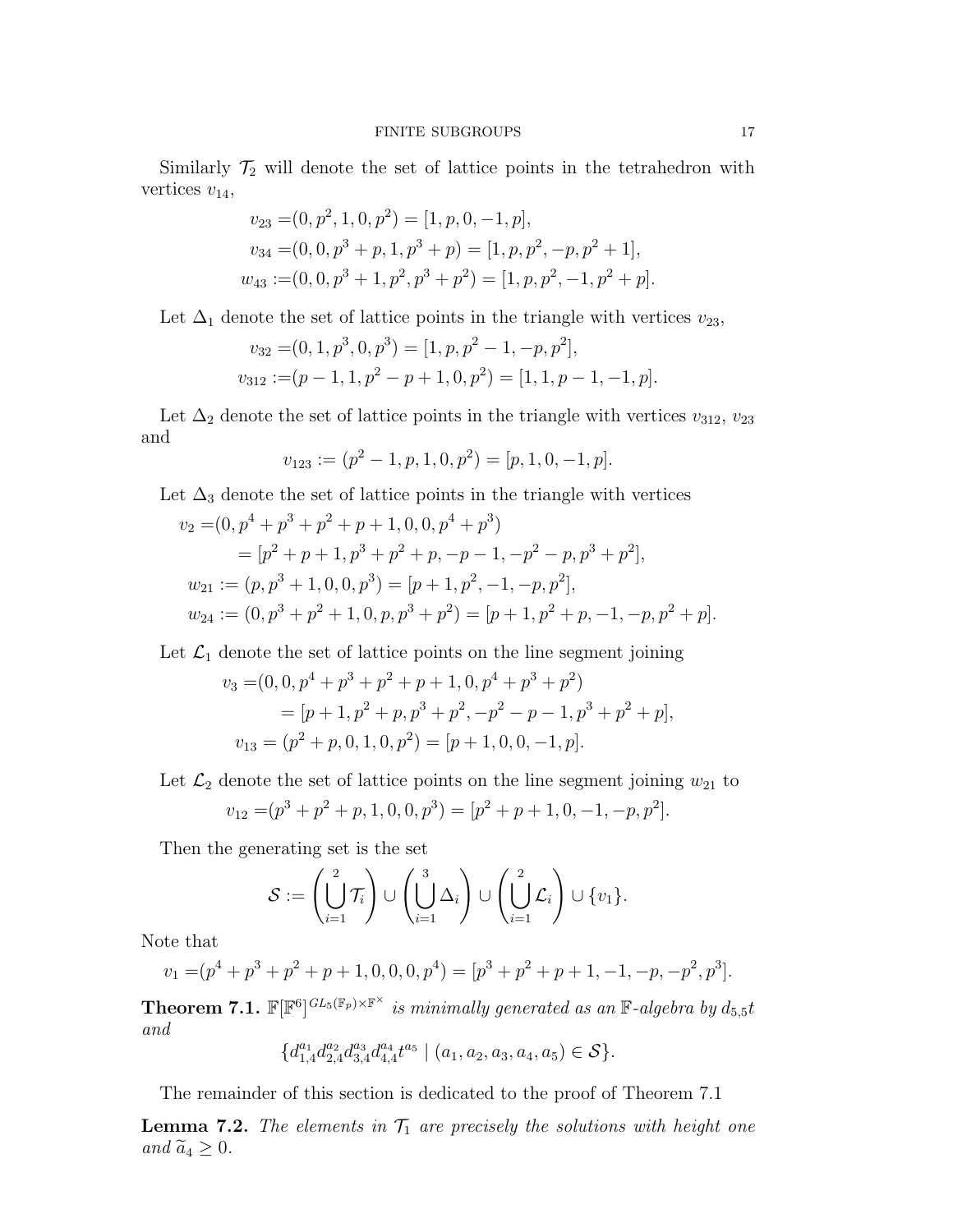*Proof.* Note that if  $\tilde{a}_4 \geq 0$  then  $a_4 > 0$  since  $a_4 = p\tilde{a}_4 + \tilde{a}_5$ . For  $i \in \{0, \ldots, p\},$  $j \in \{0, \ldots, p^2 - ip\}$  and  $k \in \{0, \ldots, p^3 - ip^2 - ip\}$ , define

$$
u_{ijk} := \frac{i}{p}v_{14} + \frac{j}{p^2}w_{24} + \frac{k}{p^3}w_{34} + \left(1 - \frac{i}{p} - \frac{j}{p^2} - \frac{k}{p^3}\right)v_4.
$$

The points  $u_{ijk}$  are precisely the lattice points lying in the tetrahedron with vertices  $v_{14}, w_{24}, w_{34}, v_4$ . Define  $c_{ijk} := p^4 + (1-i)p^3 + (1-i-j)p^2 + (1-i-j-k)p$ . Simplifying gives

$$
u_{ijk} = (i, j, k, c_{ijk} + (1 - i - j - k), c_{ijk}).
$$

Write  $i := p - i$ ,  $j := p^2 - ip - j$ ,  $k := p^3 - p^2i - pj - k$ . Then  $u_{ijk} = [1, \tilde{i}, \tilde{j}, \tilde{k}, 1 + \tilde{i} + \tilde{j} + \tilde{k}]$ 

with  $p \geq \tilde{i} \geq 0$ ,  $p\tilde{i} \geq \tilde{j}$  and  $p\tilde{j} \geq \tilde{k} \geq 0$ . From this it is clear that  $\mathcal{T}_1$  consists of the solutions with height one and  $\tilde{a}_4 > 0$ . of the solutions with height one and  $\tilde{a}_4 \geq 0$ .

**Lemma 7.3.** All solutions with height one,  $a_4 > 0$  and  $\widetilde{a}_4 < 0$  lie in  $\mathcal{T}_2$ .

*Proof.* Substituting and simplifying gives  $a_1 + a_4 = (p+1)(\tilde{a}_1 + \tilde{a}_4) + \tilde{a}_3$ . Since we are assuming  $a_4 > 0$ ,  $\tilde{a}_4 < 0$ , and  $\tilde{a}_1 = 1$ , we conclude that  $\tilde{a}_3 > 0$ . Using the basic constraints and the assumption  $\tilde{a}_1 = 1$ , gives  $p \ge \tilde{a}_2 > 0$  and  $p^2 \ge \tilde{a}_1 \ge \tilde{a}_2 \ge \tilde{a}_3$ .  $p\tilde{a}_2 \ge \tilde{a}_3$ . Since  $p\tilde{a}_4 = a_4 - \tilde{a}_5 \ge 1 - \tilde{a}_5 = 1 - (\tilde{a}_1 + \tilde{a}_2 + \tilde{a}_3 + \tilde{a}_4) = -\tilde{a}_2 - \tilde{a}_3 - \tilde{a}_4$ we have  $\tilde{a}_2 + \tilde{a}_3 \ge -(p+1)\tilde{a}_4$ . Thus  $p(p+1) \ge -\tilde{a}_4(p+1)$  and  $-p \le \tilde{a}_4 \le -1$ . Define

$$
t_{ijk} := \left(\frac{i}{p} - \frac{j}{p^2}\right)v_{23} - \left(\frac{k}{p-1} + \frac{i}{p(p-1)}\right)v_{34} + \left(\frac{k}{p-1} + \frac{i}{p(p-1)} + \frac{j}{p^2}\right)w_{43} + \left(1 - \frac{i}{p}\right)v_{14}
$$

for  $p \ge i \ge 0$ ,  $pi \ge j \ge 0$  and  $-1 \ge k \ge -p$ . Note that, as long as  $i+j+(p+1)k \geq 0$ , the coefficients are non-negative and the  $t_{ijk}$  are precisely the lattice points lying in the tetrahedron with vertices  $v_{23}, v_{34}, w_{43}, v_{14}$ . Thus each  $t_{ijk} \in \mathcal{T}_2$ . Substituting and simplifying gives

$$
t_{ijk} = (p-i, pi-j, pj-k, 1+i+j+k(p+1), p(1+i+j+k))
$$
  
= [1, i, j, k, 1+i+j+k].

Thus every solution with height one,  $a_4 > 0$  and  $\widetilde{a}_4 < 0$  lies in  $\mathcal{T}_2$ .

**Lemma 7.4.** The solutions with height one and  $a_4 = 0$  lie in  $\Delta_1$ .

*Proof.* Arguing as in the proof of Lemma 7.3, we have  $p^2 \geq p\tilde{a}_2 \geq \tilde{a}_3 \geq 0$ . Put  $j := a_1 = p - \widetilde{a}_2$  and  $k := a_2$ . Then  $k := p\widetilde{a}_2 - \widetilde{a}_3 \leq p\widetilde{a}_2 = p^2 - pj \leq p^2$ . Since  $-p\widetilde{a}_4 = \widetilde{a}_5 - a_4 = \widetilde{a}_5 = 1 + \widetilde{a}_2 + \widetilde{a}_3 + \widetilde{a}_4$ , we have  $-(p+1)\widetilde{a}_4 = \widetilde{a}_2 + \widetilde{a}_3 + 1$ . Thus  $-(p+1)\widetilde{a}_4 = \widetilde{a}_2 + (p\widetilde{a}_2 - k) + 1 = (p+1)\widetilde{a}_2 + 1 - k$  and thus  $k \equiv 1$ (mod  $p + 1$ ). Write  $k = i(p + 1) + 1$  where  $0 \le i \le p - 1$ . Define

$$
t_{ij} := \frac{i}{p-1}v_{23} + \frac{j}{p-1}v_{312} + \frac{p-1-i-j}{p-1}v_{32}
$$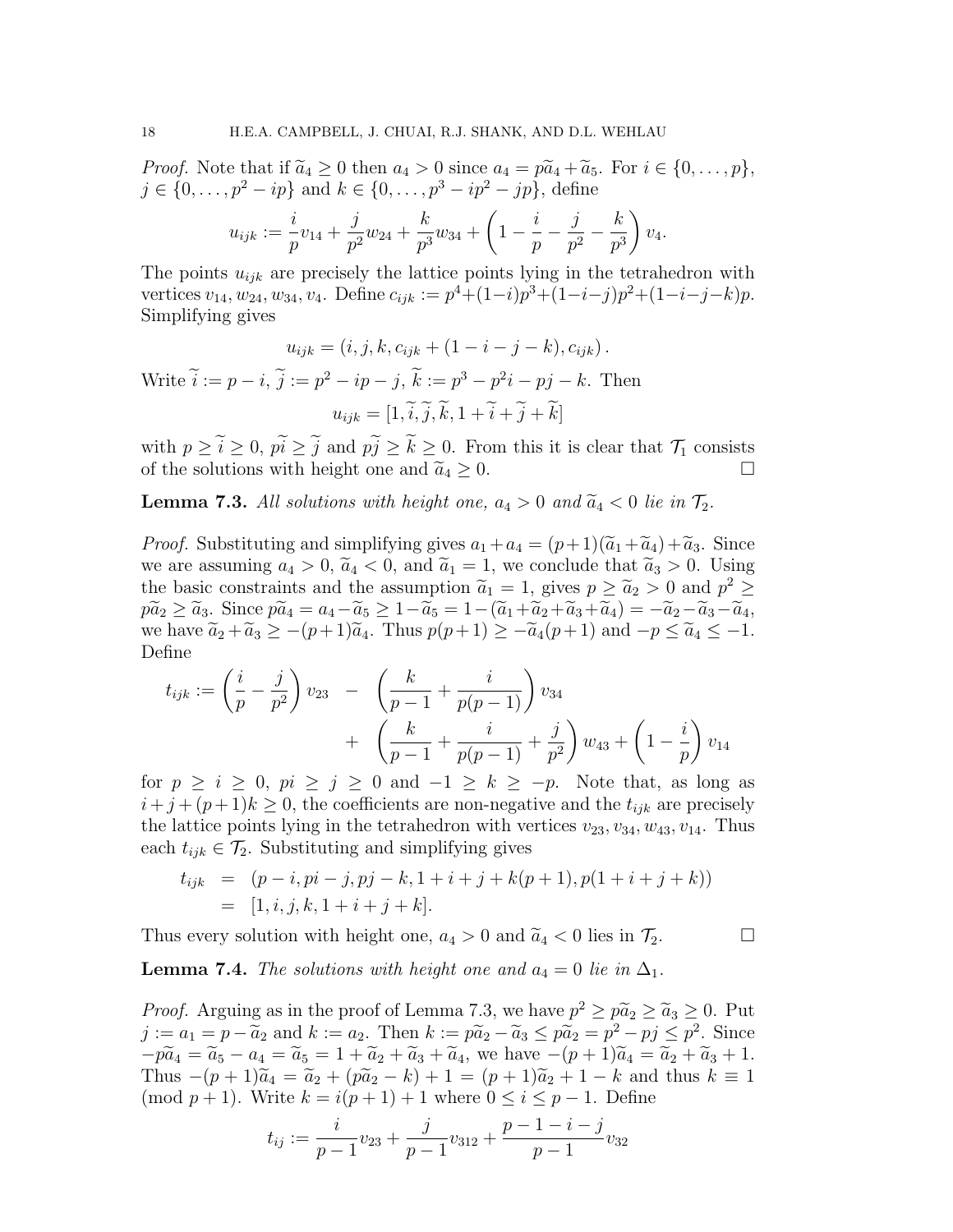for 
$$
i, j \in \{0, ..., p-1\}
$$
 with  $i + j \le p - 1$ . Substituting and simplifying gives

$$
t_{ij} = (j, i(p+1) + 1, p^3 - j(p^2 + 1) - i(p^2 + p + 1), 0, p^2(p - i - j))
$$
  
= [1, p - j, p^2 - 1 - jp - i(p + 1), -(p - i - j), p(p - i - j)].

Thus the  $t_{ij}$  are precisely the lattice points lying in the triangle with vertices  $v_{23}, v_{312}, v_{32}.$  Thus each  $t_{ij} \in \Delta_1$ .

**Lemma 7.5.** There are no primitive solutions with  $\tilde{a}_1 > 1$  and  $\tilde{a}_4 \geq 0$ .

*Proof.* Suppose, by way of contradiction, that  $Q = (a_1, a_2, a_3, a_4, a_5)$  is a primitive solution with  $\tilde{a}_1 > 1$  and  $\tilde{a}_4 \geq 0$ . Suppose  $\tilde{a}_4 \geq p^3$ . Then, using the basic<br>constraints  $\tilde{a}_1 > \tilde{a}_2$  and  $\tilde{a}_3 > \tilde{a}_3$ . Thus  $\Omega$  is non-negative. Thus we may constraints,  $\tilde{a}_3 \geq p^2$  and  $\tilde{a}_2 \geq p$ . Thus  $Q - v_4$  is non-negative. Thus we may assume  $\widetilde{a}_3 < p^3$ . Similarly, using  $w_{34}$ , we may assume  $\widetilde{a}_3 < p^2$  and using  $w_{24}$  we may assume  $\tilde{a}_2 < p$ . Consider the primitive solutions  $u_{ijk}$  defined in the proof of Lemma 7.2. Taking  $i = p - \tilde{a}_2$ ,  $j = p^2 - ip - \tilde{a}_3$  and  $k = p^3 - p^2i - pj - \tilde{a}_4$ , gives a primitive solution with  $Q - u_{ijk}$  non-negative.

The solutions in  $\mathcal{T}_1 \cup \mathcal{T}_2 \cup \Delta_1$  all have height 1 and so are all primitive. In the next four remarks we describe the remaining elements of  $S$ . In each case it is not hard to see that each of the elements corresponds to a primitive solution.

**Remark 7.6.** The solutions in 
$$
\Delta_2
$$
 satisfy  $\tilde{a}_5 = p$ ,  $\tilde{a}_4 = -1$  and  $a_4 = 0$ . Define  
\n
$$
s_{ij} := \frac{i-1}{p-1}v_{23} + \frac{j-1}{p-1}v_{123} + \frac{p+1-(i+j)}{p-1}v_{312}
$$
\nfor  $i, j \in \{1, ..., p\}$  and  $i + j \leq p + 1$ . Then  
\n
$$
s_{ij} = (pi - j, (j - 1)(p + 1) + i, p (p + 1 - (i + j)) + 1, 0, p^2)
$$
\n
$$
= [i, j, p + 1 - (i + j), -1, p]
$$

lies in  $\Delta_2$ .

**Remark 7.7.** The solutions in  $\Delta_3$  satisfy  $a_3 = 0$ ,  $a_4 \leq p$  and  $\widetilde{a}_4 \leq -p$ . Define  $u_{ij} :=$ i  $\frac{1}{p}w_{21} +$ j  $\frac{3}{p}w_{24} +$  $p - i - j$  $\frac{v}{p}$  $v_2$ for  $i, j \in \{0, \ldots, p\}$  with  $i + j \leq p$ . Substituting and simplifying gives

$$
u_{ij} = (i, p^4 + p^2 + (p^3 + 1)(1 - (i + j)) + p(1 - i), 0, j, p^4 + p^3(1 - (i + j)) + pj)
$$
  
=  $[p^2 + p + 1, p^3 + p^2 + p, -(p + 1), -(p^2 + p), p^3 + p^2]$   
+  $(i + j)[-p, -p^2, 1, p, -p^2] + [0, -i, 0, 0, j].$ 

Hence  $u_{ij} \in \Delta_3$ .

**Remark 7.8.** Since both  $v_3$  and  $v_{13}$  satisfy  $a_2 = 0$ ,  $a_4 = 0$  and  $\tilde{a}_4 < 0$  we see that the all solutions in  $\mathcal{L}_1$  also satisfy  $a_2 = 0$ ,  $a_4 = 0$  and  $\widetilde{a}_4 < 0$ . The lattice points on  $\mathcal{L}_1$  are precisely the points  $u_i := (iv_{13} + (p^2 + p - i)v_3)/(p^2 + p)$ . Simplifying gives

$$
u_i = (i, 0, (p^2 + p - i)(p^2 + 1) + 1, 0, (p^2 + p + 1 - i)p^2)
$$
  
= 
$$
[p + 1, p^2 + p - i, p^3 + p^2 - ip, -p^2 - p - 1 + i, p^3 + p^2 + p - ip]
$$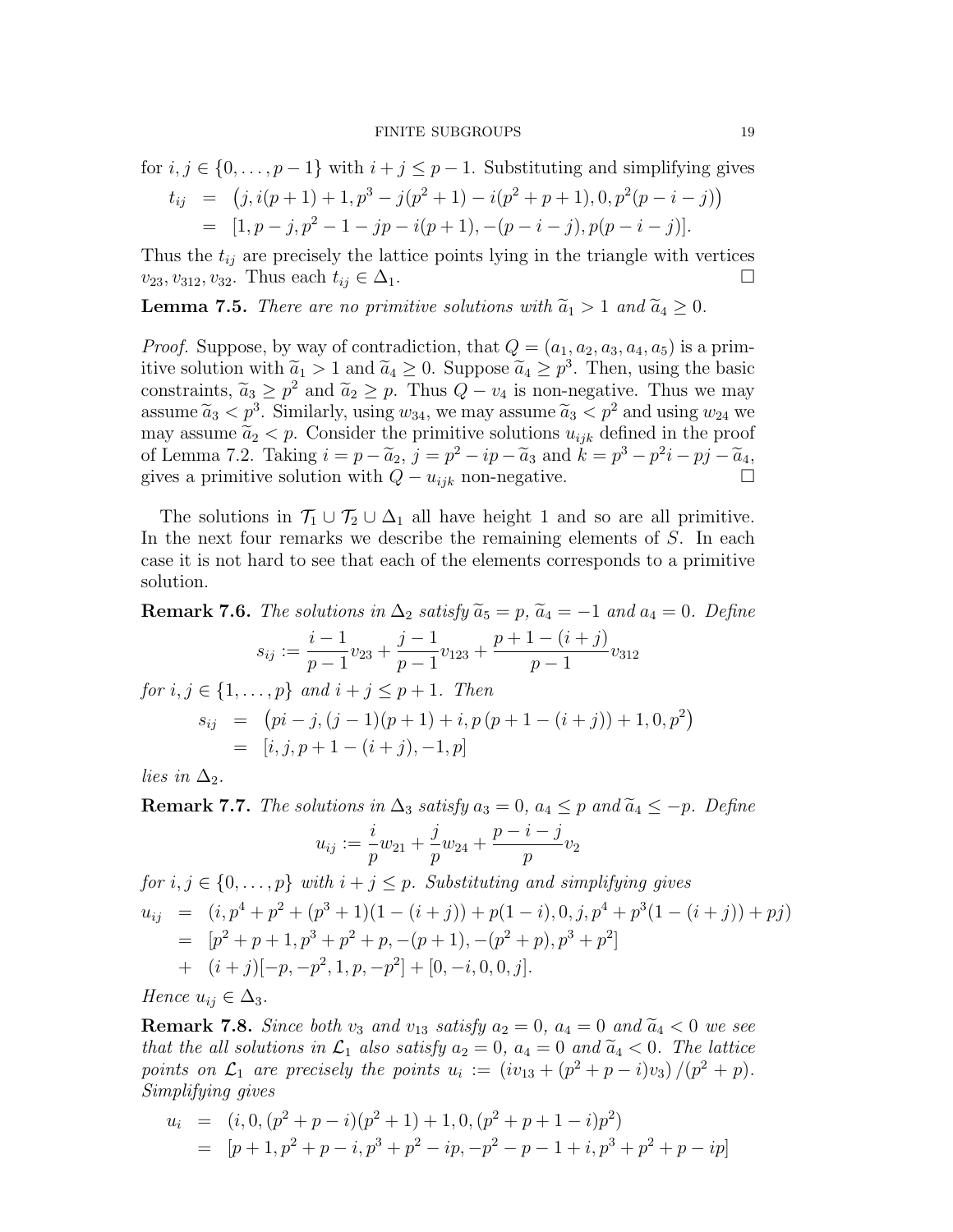for  $i \in \{0, \ldots, p^2 + p\}.$ 

**Remark 7.9.** Since both  $v_{12}$  and  $w_{21}$  satisfy  $a_3 = 0$ ,  $a_4 = 0$ ,  $\tilde{a}_4 = -p$  and  $\widetilde{a}_5 = p^2$ , we see that all the solutions in  $\mathcal{L}_2$  also satisfy  $a_3 = 0$ ,  $a_4 = 0$ ,  $\widetilde{a}_4 = -p$ and  $\widetilde{a}_5 = p^2$ . These solutions are precisely the lattice points given by

$$
(p3 + p2 + p - j(p + 1), 1 + jp, 0, 0, p3) = [p2 + p + 1 - j, j, -1, -p, p2]
$$
  
for  $j \in \{0, ..., p2\}.$ 

It remains to prove that  $\mathbb{F}[\mathbb{F}^6]^{\text{GL}_5(\mathbb{F}_p)\times\mathbb{F}^\times}$  is generated by  $d_{5,5}t$  and the monomial invariants whose exponent sequences lie in  $S$ . Suppose, by way of contradiction, that  $Q = (a_1, a_2, a_3, a_4, a_5)$  is a primitive solution with  $Q \notin \mathcal{S}$ . Using Lemmas 7.2, 7.3, 7.4 and 7.5, we may assume  $\tilde{a}_1 > 1$  and  $\tilde{a}_4 < 0$ .

We are left with four cases:

(i)  $a_3 = 0$  and  $a_4 = 0$ ; (ii)  $a_3 = 0$  and  $a_4 > 0$ ; (iii)  $a_3 > 0$  and  $a_4 = 0$ ; (iv)  $a_3 > 0$  and  $a_4 > 0$ .

**Case (i).** Suppose  $a_3 = 0$ ,  $a_4 = 0$ ,  $\tilde{a}_4 < 0$  and  $\tilde{a}_1 > 1$ . If  $a_2 = 0$ , then Q is a multiple of  $v_1$ , so we may also assume  $a_2 > 0$ . Similarly, using  $v_2$ , we can assume  $a_1 > 0$ . Since  $a_3 = a_4 = 0$ , we have  $a_5 = p\widetilde{a}_5 = -p^2\widetilde{a}_4 = -p^3\widetilde{a}_3$ . Thus  $\widetilde{a}_3 < 0$  and Equation 7.1 becomes  $a_1p + a_2(p+1) = -\widetilde{a}_3(p^4 + p^3 + p^2 + p + 1)$ . Using  $w_{21} = (p, p^3 + 1, 0, 0, p^3)$ , we can assume that either  $a_1 < p$  or  $a_2 \le p^3$ .

Suppose  $a_1 < p$ . Write  $a_1 = p - j$  (so  $j \in \{1, ..., p-1\}$ ). Then  $a_2(p+1) =$  $(j-p)p - \widetilde{a}_3(p^4+p^3+p^2+p+1)$ . Note that  $j+1 \equiv -\widetilde{a}_3 \pmod{p+1}$ . Write  $-\tilde{a}_3 = j + 1 + k(p+1)$  (so  $k > 0$ ). Thus

$$
a_2(p+1) \ge (j-p)p + (j+1)(p^4 + p^3 + p^2 + p + 1) = (p+1)((j+1)(p^3 + p) + j - p + 1).
$$

Hence  $a_2 \ge (j+1)(p^3+p)+j-p+1 = j(p^3+p+1)+p^3+1$ . Within  $\Delta_3$ , there are solutions on the line segment joining  $v_2$  to  $w_{21}$  of the form  $u_j = (p-j, p^3+1+j(p^3+p+1), 0, 0, p^3+jp^3))$  for  $j \in \{0, ..., p\}$ . Therefore  $Q - u_j$  is non-negative if  $a_1 < p$ .

Suppose then that  $p^3 \ge a_2$ . Define  $k \in \{1, ..., p\}$  so that  $k \equiv a_2 \equiv -\tilde{a}_3$ (mod p). Note that  $a_2 - k = jp$  for  $j \in \{0, ..., p^2 - 1\}$  Then  $a_1 p \ge -(p + 1)$  $1)a_2 + k(p^4 + p^3 + p^2 + p + 1) = -pa_2 + k(p^4 + p^3 + p^2 + p) - jp.$  Hence

$$
a_1 \ge k(p^3 + p^2 + p + 1) - a_2 - j = k(p^3 + p^2 + p) - j(p + 1).
$$

The family  $\mathcal{L}_2$  includes a solution  $u_j = (p^3 + p^2 + p - j(p+1), 1 + jp, 0, 0, p^3)$ for  $j \in \{0, \ldots, p^2\}$ . Therefore  $Q - u_j$  is non-negative, giving the required contradiction.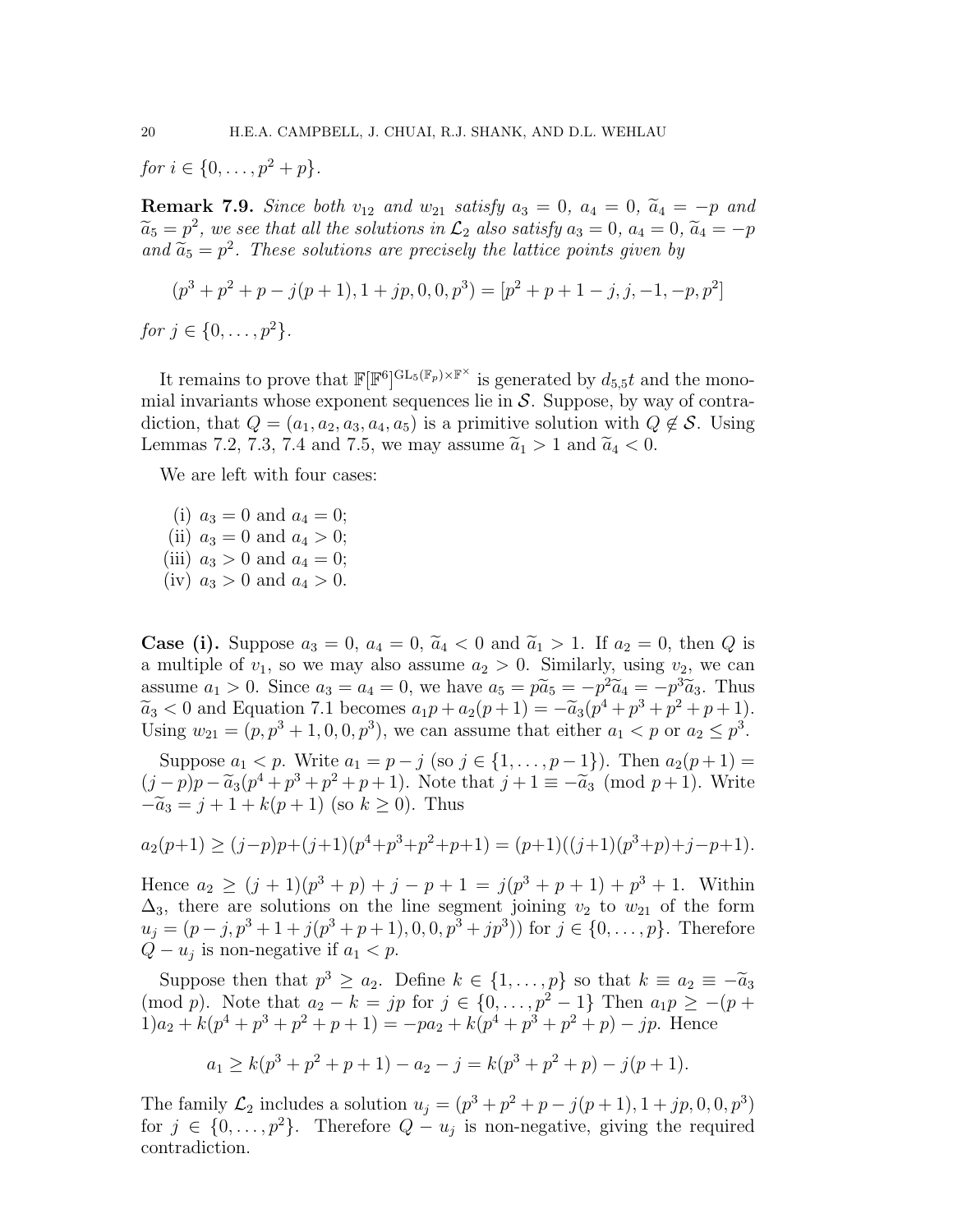#### FINITE SUBGROUPS 21

**Case (ii).** Suppose  $a_3 = 0$ ,  $a_4 > 0$ ,  $\tilde{a}_4 < 0$  and  $\tilde{a}_1 > 1$ . Since  $a_3 = 0$ , we have  $\tilde{a}_4 = p\tilde{a}_3$ . Thus  $\tilde{a}_3 < 0$  and p divides  $\tilde{a}_4$ . As in the proof of Lemma 7.3, substituting and simplifying gives  $a_1 + a_4 = (p + 1)(\tilde{a}_1 + \tilde{a}_4) + \tilde{a}_3$ . Since  $a_4 > 0$  and  $\widetilde{a}_3 < 0$ , we have  $\widetilde{a}_1 + \widetilde{a}_4 > 0$ . Using  $v_{14} = (p, 0, 0, 1, p)$ , we may assume  $a_1 < p$ . Substituting and simplifying gives  $a_2 = p^2 \tilde{a}_1 - p a_1 - \tilde{a}_3$ . Since  $\tilde{a}_1 > -\tilde{a}_4 = -p\tilde{a}_3$ , we have  $a_2 \ge p^2(1-p\tilde{a}_3) - \tilde{a}_3 - pa_1 = (-\tilde{a}_3)(p^3+1) + p^2 - pa_1$ .

Suppose  $a_1 + a_4 \geq p$ . Let v denote the solution  $u_{ij} \in \Delta_3$ , as defined in Remark 7.7, with  $i = a_1$  and  $j = p - i$ . Then  $v = (i, p^3 + p^2 + 1 - ip, 0, p (i, p^3 + p(p - i))$ . Since  $-\tilde{a}_3 \ge 1$ , we have  $a_2 \ge p^3 + p^2 + 1 - ip$ . Thus  $Q - v$  is non-negative.

Suppose  $a_1 + a_4 < p$ . Note that  $a_1 + a_4 - \tilde{a}_3$  is a positive multiple of  $p + 1$ . Thus  $-\tilde{a}_3 \geq p+1-(a_1+a_4)$  and  $a_2 \geq (p^3+1)(p+1-(a_1+a_4))+p^2-pa_1 =$  $p^{4} + p^{3} + p^{2} + p + 1 - (p^{3} + 1)(a_{1} + a_{4}) - pa_{1}$ . Thus  $Q - v$  is non-negative where v is the solution  $u_{ij} \in \Delta_3$  with  $i = a_1$  and  $j = a_4$ .

**Case (iii).** Suppose  $a_3 > 0$ ,  $a_4 = 0$ ,  $\tilde{a}_4 < 0$  and  $\tilde{a}_1 > 1$ . Since  $a_4 = 0$ , we have  $a_5 = -p^2\tilde{a}_4$ . Using  $v_{13}$ , we may assume  $a_1 < p^2 + p$  and using  $v_{23}$  we may assume  $a_2 < p^2$ . Note that  $(p+1)(\widetilde{a}_2+\widetilde{a}_4)+\widetilde{a}_1 = a_2+\widetilde{a}_1+\widetilde{a}_2+\widetilde{a}_3+(p+1)\widetilde{a}_4 = a_2$ . Thus  $(p+1)(\widetilde{a}_2+\widetilde{a}_4) < a_2 < p^2$  and  $\widetilde{a}_4+\widetilde{a}_2 < p-1$ .

First we further suppose  $a_2 = 0$ . Equation 7.1 becomes  $a_1 p^4 + a_3 p^2 (p^2 + p^3)$  $(p+1) = a_5(p^4 + p^3 + p^2 + p + 1)$ . Thus  $a_1 + a_3 \equiv a_5 \pmod{p+1}$ . Write  $a_1 + a_3 - a_5 = k(p + 1)$  with  $k > 0$ . Then the height of the solution is  $\widetilde{a}_1 = a_1 + a_2 + a_3 + a_4 - a_5 = k(p+1)$ . Hence  $\widetilde{a}_2 = p\widetilde{a}_1 - a_1 = kp(p+1) - a_1$ . Using  $a_2 = 0$  gives  $\tilde{a}_3 = p\tilde{a}_2 = kp^2(p+1) - a_1p$ . We have two expressions for  $a_3$ :

$$
a_3 = k(p+1) - a_1 + a_5 = k(p+1) - a_1 - p^2 \widetilde{a}_4
$$

and

$$
a_3 = p\widetilde{a}_3 - \widetilde{a}_4 = p^2 \widetilde{a}_2 - \widetilde{a}_4 = p^3 k(p+1) - p^2 a_1 - \widetilde{a}_4.
$$

Equating these expressions and simplifying gives  $a_1 - \tilde{a}_4 = k(p^2 + p + 1)$ . Using this to eliminate  $\tilde{a}$  from the second suppression for a given  $a_1 = \tilde{a}_1^3 k(x + 1)$ . this to eliminate  $\tilde{a}_4$  from the second expression for  $a_3$  gives  $a_3 = p^3k(p+1)$  $p^2a_1 + k(p^2 + p + 1) - a_1$ . Let v denote the solution  $u_i \in \mathcal{L}_1$ , as defined in Remark 7.8, with  $i = a_1$ . Since  $k > 0$ , we see that  $Q - v$  is non-negative. Thus we may assume  $a_2 > 0$ . Furthermore, using  $v_{32}$ , we may assume  $a_3 < p^3$ .

Suppose  $\tilde{a}_3 < 0$ . Then  $p^2 > a_2 = p\tilde{a}_2 - \tilde{a}_3 > p\tilde{a}_2$ . Hence  $\tilde{a}_2 < p$ . Since  $1 \leq a_3 = p\tilde{a}_3 - \tilde{a}_4$ , we have  $-\tilde{a}_4 \geq p+1$ . Thus  $\tilde{a}_1 = \tilde{a}_5 - (\tilde{a}_2 + \tilde{a}_3 + \tilde{a}_4) =$  $(-\widetilde{a}_4)(p+1) - \widetilde{a}_2 - \widetilde{a}_3 \ge (p+1)^2 + 1 - \widetilde{a}_2 > p^2 + p + 2$ . Hence  $a_1 = p\widetilde{a}_1 - \widetilde{a}_2 >$  $p^3 + p^2 + p$ , contradicting our assumption that  $a_1 < p^2 + p$ . Thus we must have  $\tilde{a}_3 \geq 0$ . Furthermore, since  $\tilde{p} \tilde{a}_2 \geq \tilde{a}_3$ , we get  $\tilde{a}_2 \geq 0$ .

Note that  $\tilde{a}_1 + \tilde{a}_2 + \tilde{a}_3 = \tilde{a}_5 - \tilde{a}_4 = (-\tilde{a}_4)(p+1)$ . Thus if  $\tilde{a}_4 = -1$ , we have  $\widetilde{a}_3 = p + 1 - (\widetilde{a}_1 + \widetilde{a}_2) \ge 0$  and  $Q = s_{ij}$  for  $i = \widetilde{a}_1$  and  $j = \widetilde{a}_2$ , with  $s_{ij} \in \Delta_2$ as defined in Remark 7.6. Thus we must have  $\tilde{a}_4 \leq -2$ .

Suppose  $a_1 = 0$ . Then  $\tilde{a}_2 = p\tilde{a}_1 \ge 2p$  and  $a_2 \ge 2p^2 - \tilde{a}_3$ . Thus  $\tilde{a}_3 > p^2$ since  $a_2 < p^2$ . Combining  $\tilde{a}_4 - \tilde{a}_5 = (p+1)\tilde{a}_4$  with  $(p+1)\tilde{a}_1 = a_1 + \tilde{a}_1 + \tilde{a}_2$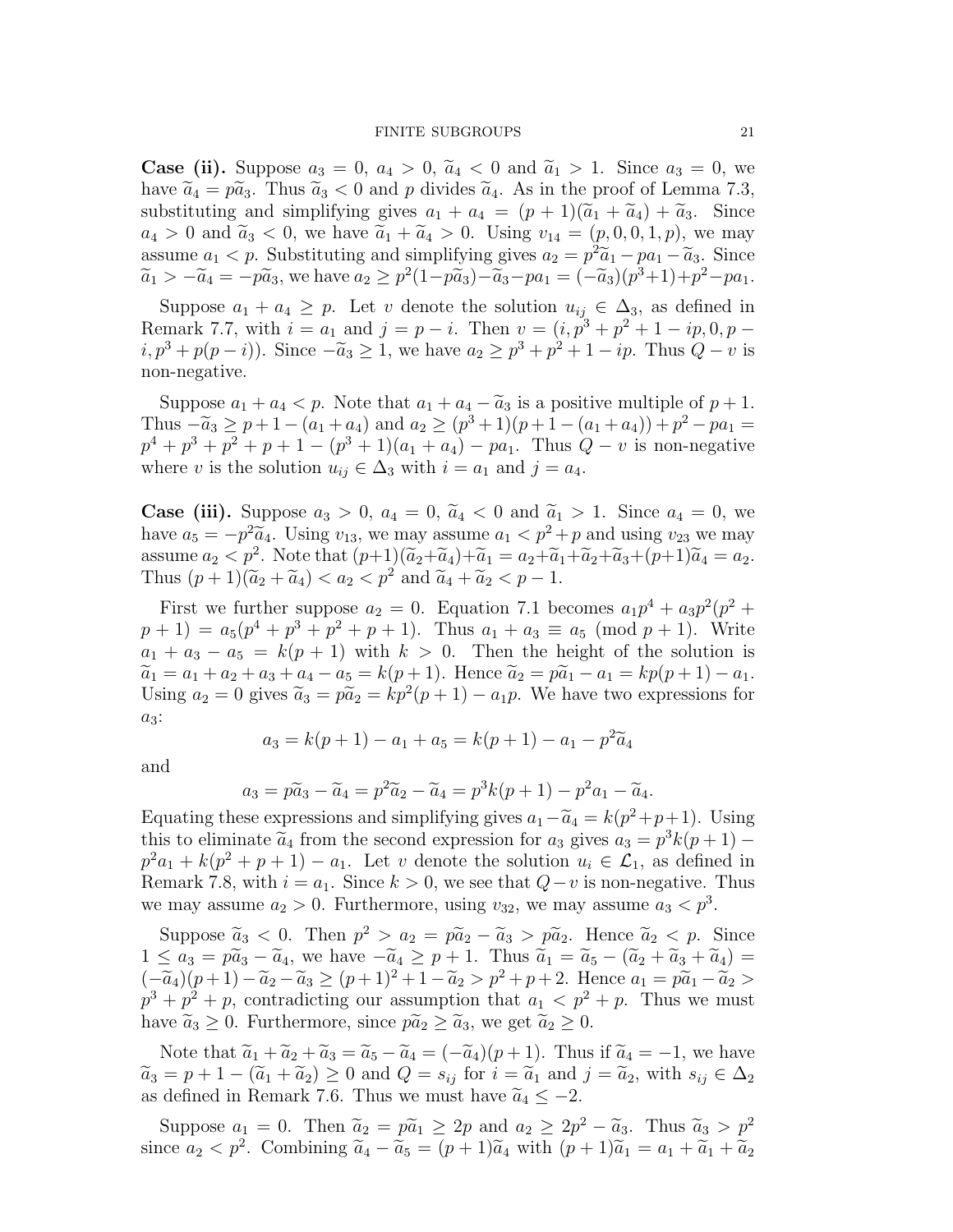yields  $a_1 = (p+1)(\tilde{a}_1 + \tilde{a}_4) + \tilde{a}_3$ . Thus  $\tilde{a}_3$  is divisible by  $p+1$ . Since  $\tilde{a}_3 > p^2$ , we have  $\tilde{a}_3 \geq p(p+1)$ . Hence  $a_3 = p\tilde{a}_3 - \tilde{a}_4 \geq p^3 + p^2 + 2$ , contradicting the assumption that  $a_3 < p$ . Thus we must have  $a_1 > 0$ .

Suppose  $a_1 < p$ . Let u denote the solution  $s_{ij} \in \Delta_2$  with  $i = 1$  and  $j = p-a_1$ . Then  $u = (a_1, p^2 - a_1(p+1), pa_1 + 1, 0, p^2)$ . Thus either  $a_2 < p^2 - a_1(p+1)$  or  $a_3 \leq pa_1$ . First suppose  $a_2 < p^2 - a_1(p+1)$ . Then  $pa_1 + a_2 \leq p^2 - a_1 - 1 \leq$  $p^2 - 1$ , which implies  $p^2 - 1 \ge p^2 \tilde{a}_1 - \tilde{a}_3 \ge 2p^2 - \tilde{a}_3$ . Thus  $\tilde{a}_3 \ge p^2 + 1$  and  $a_3 > p^3 + p + 2$ , contradicting the assumption  $a_3 < p^3$ . Suppose  $a_3 \leq pa_1$ . Then  $p\tilde{a}_3 - \tilde{a}_4 \leq p^2 - p$ , giving  $p\tilde{a}_3 \leq p^2 - p + \tilde{a}_4 \leq p^2 - p - 2$ . Thus  $\tilde{a}_3 \leq p - 2$ . Hence  $a_2 = p\widetilde{a}_2 - \widetilde{a}_3 \geq p\widetilde{a}_2 - p + 2$ . Since  $a_2 < p^2$ , this forces  $\widetilde{a}_2 \leq p$ . Thus  $a_1 = p\tilde{a}_1 - \tilde{a}_2 \ge p\tilde{a}_1 - p \ge p$ , giving the required contradiction. Thus we must have  $a_1 \geq p$ .

If  $a_1 \ge p^2 - 1$  then using the solution  $v_{123} = (p^2 - 1, p, 1, 0, p^2)$  we see that  $a_2 < p$ . Next using the solutions  $(ip - 1, i, p^2 - ip + 1, 0, p^2)$  from  $\Delta_2$  with  $i = a_2$  we have  $a_3 \leq p^2 - a_2p$ . This implies that  $p^2 \geq pa_2 + a_3 = p^2 \tilde{a}_2 - \tilde{a}_4$ and thus  $\tilde{a}_2 = 0$ . From  $\tilde{a}_3 \ge 0$  and  $a_2 = p\tilde{a}_2 - \tilde{a}_3$  this yields  $a_2 = 0$ , giving a contradiction. Thus we must have  $a_1 \leq p^2 - 2$  and so  $p \leq a_1 \leq p^2 - 2$ .

The solution  $v_{312} = (p-1, 1, p^2 - p + 1, 0, p^2)$  shows that  $a_3 \leq p^2 - p$ , from which we derive that  $\tilde{a}_3 \leq p-2$ . If  $a_2 < p$  then  $p-1 \geq a_2 = p\tilde{a}_2 - \tilde{a}_3 \geq$  $p\tilde{a}_2 - p + 2$  which yields  $\tilde{a}_2 \leq 1$ . Hence  $\tilde{a}_1 = -\tilde{a}_4(p+1) - \tilde{a}_2 - \tilde{a}_3 \geq 2(p+1) - \tilde{a}_4$  $1 - (p - 2) = p + 3$  and thus  $a_1 \ge p(p + 3) - 1 = p^2 + 3p - 1$ . Since  $a_1 \le p^2 - 2$ we have a contradiction and therefore  $a_2 \geq p$ .

Again consider the solutions  $(ip-1, i, p^2 - ip+1, 0, p^2)$  from  $\Delta_2$ . Choose i so that  $ip-1 \le a_1 \le ip+p-2$ . Since  $a_2 \ge p > i$ , we have  $a_3 \le p^2 - ip \le p^2 - a_1 +$  $p-2$  which implies  $a_1 + a_3 \leq p^2 + p - 2$ . Thus  $p\widetilde{a}_1 - \widetilde{a}_2 + p\widetilde{a}_3 - \widetilde{a}_4 \leq p^2 + p - 2$  and  $p(\widetilde{a}_1 + \widetilde{a}_3) \leq p^2 + p - 2 + \widetilde{a}_2 + \widetilde{a}_4 < p^2 + 2p - 3$  since  $\widetilde{a}_2 + \widetilde{a}_4 < p - 1$ . This yields  $\widetilde{a}_1 + \widetilde{a}_3 \leq p + 1$ . Therefore  $-\widetilde{a}_4(p+1) = \widetilde{a}_1 + \widetilde{a}_2 + \widetilde{a}_3 \leq (p+1) + (p-2-\widetilde{a}_4)$ which implies  $-\tilde{a}_4p \leq 2p-1$  and thus  $\tilde{a}_4 \geq -1$ . However  $\tilde{a}_4 \leq -2$ , giving the required contradiction.

**Case (iv).** Suppose  $a_3 > 0$ ,  $a_4 > 0$ ,  $\tilde{a}_4 < 0$  and  $\tilde{a}_1 > 1$ . Using  $v_{14} =$  $(p, 0, 0, 1, p)$ , we may assume  $a_1 < p$ . Using  $v_{23} = (0, p^2, 1, 0, p^2)$ , we may assume  $a_2 < p^2$ . Thus  $\widetilde{a}_2 = p\widetilde{a}_1 - a_1 > p$ . Write  $a_2 = \alpha(p+1) + \beta$  with  $0 \leq \alpha < p$  and  $0 \leq \beta \leq p$ . Let u denote the solution  $t_{ijk} \in \mathcal{T}_2$ , as defined in the proof of Lemma 7.3, with  $i = p$ ,  $k = \alpha - p$  and  $j = p^2 - \alpha(p+1)$ . Then  $u = (0, \alpha(p+1), p^3 + p - \alpha(p^2 + p + 1), 1, p^3 + p - \alpha p^2)$ . Thus  $Q - u$ is non-negative if  $a_3 \ge p^3 + p - \alpha(p^2 + p + 1)$ . Hence we may assume  $a_3$  <  $p^3+p-\alpha(p^2+p+1) \leq p^3+p-p\alpha(p+1) \leq p^3+p-p(a_2-\beta) \leq p^3+p^2+p-pa_2.$ Therefore  $p^3 + p^2 + p > a_3 + pa_2 = p^2 \tilde{a}_2 - \tilde{a}_4 > p^2 \tilde{a}_2$ . From this we get  $p+1 \geq \tilde{a}_2$ . Since we also have  $\tilde{a}_2 > p$ , we conclude that  $\tilde{a}_2 = p + 1$ .

Since  $\tilde{a}_1 > 1$  we have  $a_1 = p\tilde{a}_1 - \tilde{a}_2 \ge 2p - (p+1) = p-1$ . But  $a_1 < p$ and thus  $a_1 = p - 1$ . Furthermore,  $p^2 > a_2 = p\tilde{a}_2 - \tilde{a}_3 = p(p + 1) - \tilde{a}_3$  gives  $\widetilde{a}_3 \geq p+1$ . Thus  $a_3 = p\widetilde{a}_3 - \widetilde{a}_4 > p^2 + p$ . Let v denote the solution  $t_{ijk} \in \mathcal{T}_2$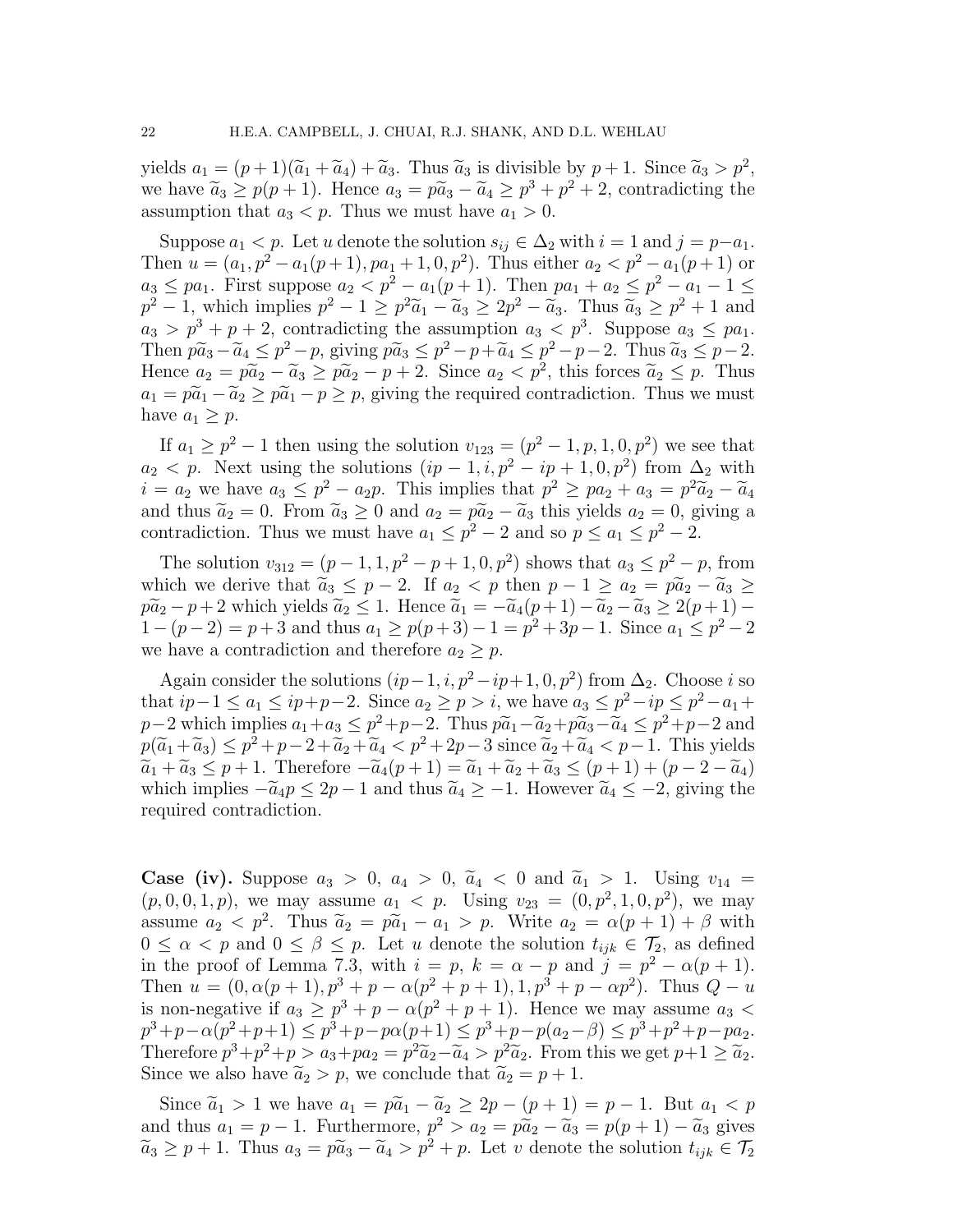#### FINITE SUBGROUPS 23

with  $i = 1, j = p$  and  $k = -1$ . Then  $v = (p - 1, 0, p^2 + 1, 1, p^2 + p)$  and  $Q - v$ is non-negative, giving the required contradiction.

#### 8. Partitioning Rank 5 Subgroups

Applying Theorems 3.2 and 3.4, gives the following.

**Theorem 8.1.** Suppose  $E$  is a subgroup of rank 5. Then

- (i)  $\lambda(E) = (5)$  if and only if  $d_{i,5}(E) = 0$  for  $i \in \{1, 2, 3, 4\}$ ;
- (ii)  $\lambda(E) = (4, 1)$  if and only if  $d_{i,5}(E) = 0$  for  $i \in \{2, 3\}$  and  $v_{14}(E) = 1$ .

We do not have a complete characterisation of the partitions of the rank 5 subgroups. However the following approach has lead to a range of conjectures which have been verified for small primes using Magma [2].

Use h to denote  $D_4^{p-1}$  $_{4}^{p-1}(x_5)$ . Then  $d_{i,5} = d_{i,4}^p - d_{i-1,4}h \in A := \mathbb{F}[d_{1,4}, \ldots, d_{4,4}, h].$ Thus  $\mathbb{F}[d_{1,5}, \ldots, d_{5,5}]$  is a subalgebra of A. Using Theorem 3.4, to show that a rank 5 subgroup  $E = \text{Span}_{\mathbb{F}_p} \{c_1, \ldots, c_5\}$  contains a dilation of  $\mathbb{F}_{p^3}$ , it is sufficient to find  $g \in GL_5(\mathbb{F}_p)$  such that  $d_{2,4}g(c_1,\ldots,c_5)=0$  and

$$
\left(d_{1,4}^p d_{3,4} - d_{4,4}^p\right) g(c_1,\ldots,c_5) = 0.
$$

In other words, we want to consider the union of the varieties determined by  $\langle d_{2,4}g, (d_{1,4}^p d_{3,4} - d_4^p \rangle$  $_{4,4}^{p}$  g). This is equivalent to the variety determined by the intersection of these ideals. Computing this intersection is equivalent to computing

$$
\langle d_{2,4}, \left( d_{1,4}^p d_{3,4} - d_{4,4}^p \right) \rangle \cap \mathbb{F}[d_{1,5}, \ldots, d_{5,5}].
$$

This can be done computationally as an elimination of variables. Using this approach, the following has been verified for primes less than or equal to 13.

Conjecture 8.2. A rank 5 subgroup E contains a dilation of  $\mathbb{F}_{p^3}$  if and only if E is in the variety determined by  $d_{4,5}^p - d_{3,5}d_1^p$  $_{1,5}^p$ ,  $d_{5,5}^p d_{1,5} - d_{4,5} d_{2,5}^p$  and  $d_{5,5}^{ip} d_{4,5}^{p-i}$  $d_{3,5}d_{2,5}^{ip}d_{1,5}^{p-i}$  $_{1,5}^{p-i}$  for  $i \in \{1, \ldots, p\}$ .

If E is in the variety determined by  $\langle d_{1,4}, d_{3,4} \rangle \cap \mathbb{F}[d_{1,5}, \ldots, d_{5,5}],$  then E contains a rank 4 subgroup which is a vector space over  $\mathbb{F}_{p^2}$ .

Conjecture 8.3.  $\langle d_{1,4}, d_{3,4}\rangle \cap \mathbb{F}[d_{1,5}, \ldots, d_{5,5}] = \langle d_{5,5}^p - d_{4,5}d_1^p \rangle$  $a_{1,5}^p, d_{3,5}^p - d_{2,5}d_1^p$  $_{1,5}^p\rangle$  .

Conjecture 8.3 has been verified for primes less than or equal to 17.

If E has partition  $(4, 1)$  then E is in the variety determined by

$$
\langle d_{5,5}^{p}-d_{4,5}d_{1,5}^{p},d_{3,5},d_{2,5}\rangle\subset\langle d_{5,5}^{p}-d_{4,5}d_{1,5}^{p},d_{3,5}^{p}-d_{2,5}d_{1,5}^{p}\rangle.
$$

Thus we expect a subgroup with partition  $(2, 2, 1)$  to satisfy  $d_{2,5}(E) \neq 0$ .

Since  $d_{5,5}(E)$  is non-zero for any rank 5 subgroup, we can replace  $d_{5,5}^p$  –  $d_{4,5}d_{1,5}^p$  with  $v_{14}-1$ . If  $(v_{14}-1)(E)=0$ , then  $d_{1,5}(E)\neq 0$  and so we can replace  $d_{3,5}^p - d_{2,5} d_{1,5}^p$  with  $v_{13}^p - v_{12}$ . Thus

$$
\langle d_{5,5}^p - d_{4,5} d_{1,5}^p, d_{3,5}^p - d_{2,5} d_{1,5}^p \rangle = \langle v_{14} - 1, v_{13}^p - v_{12} \rangle.
$$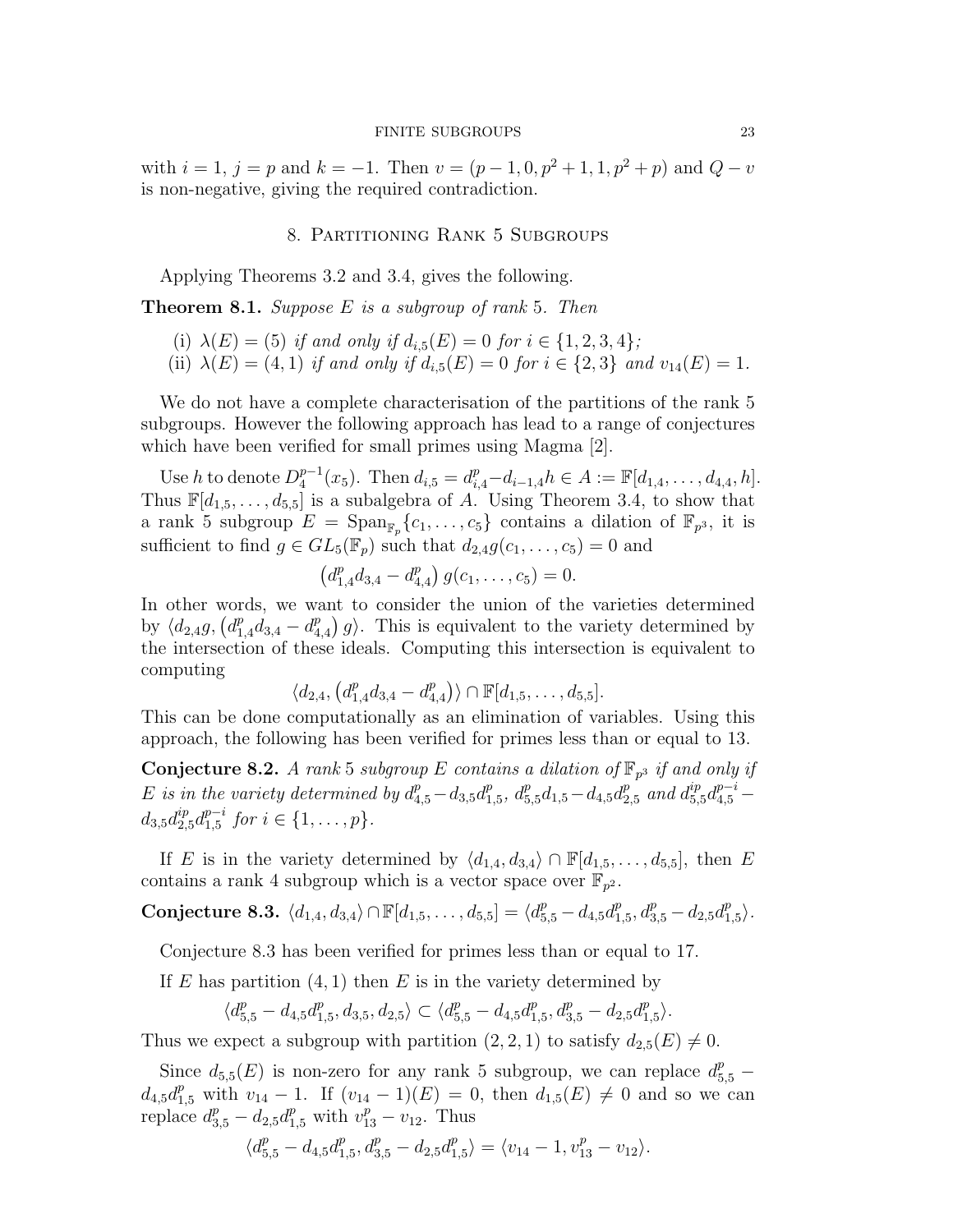*Example* 8.4.  $\mathbb{F}_{p^6}$  is an extension of both  $\mathbb{F}_{p^2} = \mathbb{F}_p(b)$  and  $F_{p^3} = \mathbb{F}_p(a)$ . The subgroup  $E := \text{Span}_{\mathbb{F}_p}\{1, a, a^3, b, ba\}$  contains the subgroup  $\{1, b, a, ab\}$ , which is a vector space over  $\mathbb{F}_{p^2}$ . However  $E = \mathbb{F}_{p^3} \oplus (a+b)\mathbb{F}_{p^2}$  so the partition is  $(3, 2)$  rather than  $(2, 2, 1)$ . Note that, using Theorem 3.5, a rank 5 subgroup E is a subgroup of a dilation of  $\mathbb{F}_{p^6}$  if and only if  $d_{1,5}(E) \neq 0$  and  $v_1(E) =$  $v_{12}(E)^p = v_{13}(E)^{p^2} = v_{14}(E)^{p^3}.$ 

Using Theorem 6.2, if  $E$  is in the variety determined by

$$
\langle d_{1,4}^{p^2} d_{2,4}^p d_{3,4} - d_{4,4}^p d_{1,4}^{p^2+1} - d_{3,4}^{p^2+1} \rangle \cap \mathbb{F}[d_{1,5},\ldots,d_{5,5}]
$$

then E contains a dilation of  $\mathbb{F}_{p^2}$ . For convenience, denote  $r_1 := d_{5,5}^p - d_{4,5}d_1^p$ 1,5 and  $r_2 := d_{3,5}^p - d_{2,5}d_1^p$  $_{1,5}^{p}.$ 

#### Conjecture 8.5.

$$
\langle d_{1,4}^{p^2} d_{2,4}^p d_{3,4} - d_{4,4}^p d_{1,4}^{p^2+1} - d_{3,4}^{p^2+1} \rangle \cap \mathbb{F}[d_{1,5},\ldots,d_{5,5}] = \langle r_1^{p^2+1} - r_2^{p^2} (d_{5,5}^p d_{2,5} - d_{4,5} d_{3,5}^p) \rangle.
$$

Conjecture 8.5 has been verified for primes less than or equal to 23.

Thus we expect a subgroup E with partition  $(2, 1, 1, 1)$  to satisfy

$$
\left(r_1^{p^2+1} - r_2^{p^2} \left(d_{5,5}^p d_{2,5} - d_{4,5} d_{3,5}^p\right)\right)(E) = 0
$$

with either  $r_1(E) \neq 0$  or  $r_2(E) \neq 0$ .

#### 9. Acknowledgements

We thank the anonymous referee for a very careful reading of an earlier draft and for a number of helpful comments. The computer algebra program Magma [2] was very helpful in our study of this problem.

#### **REFERENCES**

- [1] D.J. Benson, *Representations and Cohomology* I, Cambridge studies in advanced mathematics, vol. 30, Cambridge University Press, 1991.
- [2] W. Bosma, J. J. Cannon and C. Playoust, *The Magma algebra system I: the user language*, J. Symbolic Comput. 24 (1997), 235–265.
- [3] H.E.A. Campbell, R.J. Shank and D.L. Wehlau, *Rings of invariants for modular representations of elementary abelian* p*-groups*, Transformation Groups 18 (2013) 1–22.
- [4] H. Derksen and G. Kemper, *Computational Invariant Theory*, Encyclopaedia of Math. Sci. 130, Springer, 2002.
- [5] L. E. Dickson, *An invariantive investigation of irreducible binary modular forms*, Trans. Amer. Math. Soc. 12 (1911), 1–18.
- [6] T. Pierron and R.J. Shank, *Rings of invariants for the three-dimensional modular representations of elementary abelian p-groups of rank four*, Involve 9 (2016), no. 4, 551-581.
- [7] C.W. Wilkerson, *A primer on the Dickson invariants*, Proceedings of the Northwestern Homotopy Theory Conference (Evanston, Ill., 1982), 421–434, Contemp. Math., 19, Amer. Math. Soc., Providence, RI, 1983.